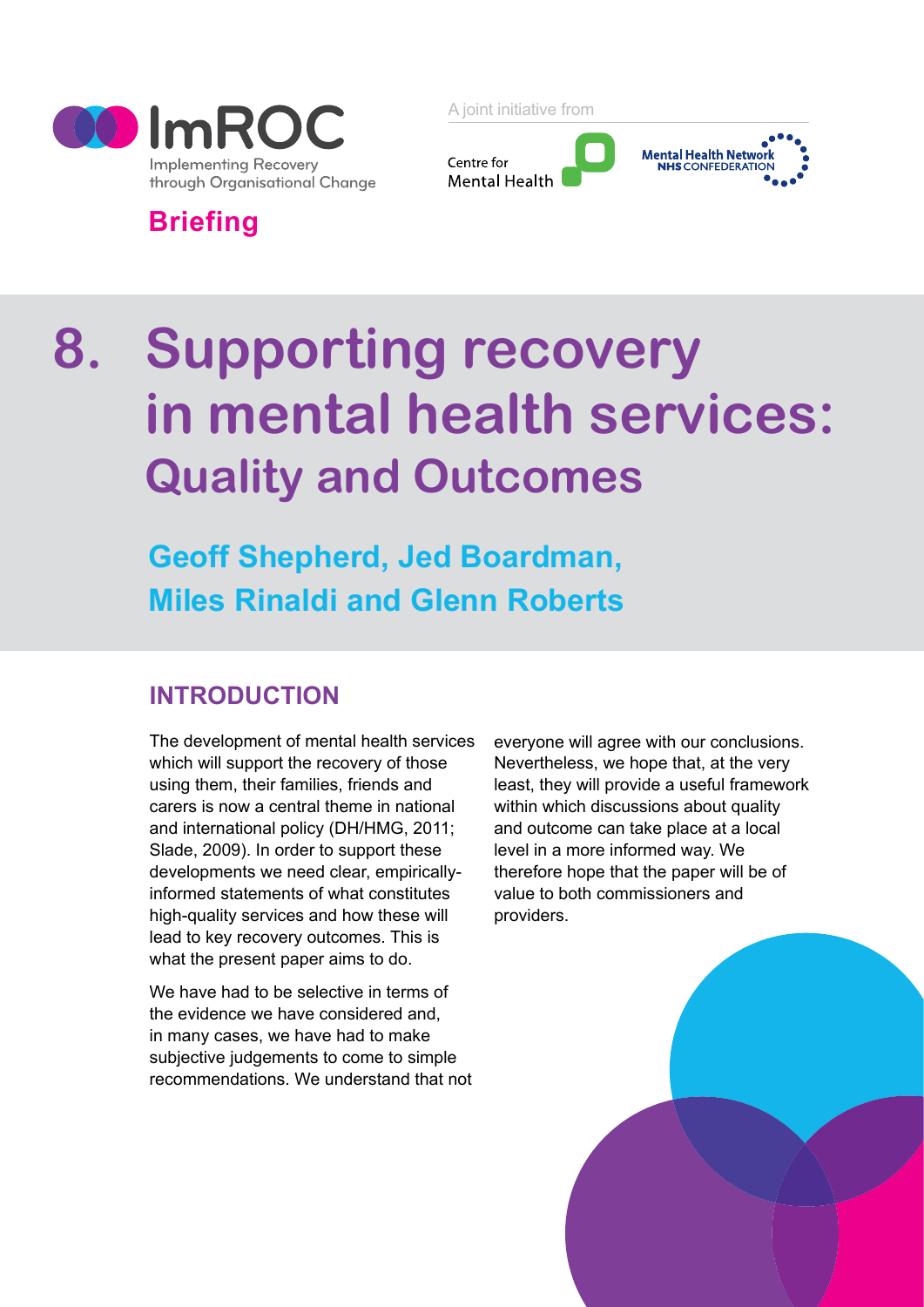# **A NOTE ON AUTHORSHIP**

Advances in recovery-focused practice arise from new collaborative partnerships between the people who work in mental health services and the people who use them. The ImROC briefing papers draw upon this work. Where ideas are taken from published materials we cite them in the conventional form, but we also want to acknowledge the many unpublished discussions and conversations that have informed the creative development of the project as a whole over the last five years. Each paper in this series is written by those members of the project team best placed to lead on the topic, together with invited guest authors and contributions from other team members. On this occasion the authors would also like to acknowledge the contribution of Mike Slade and his colleagues in the REFOCUS group at the Institute of Psychiatry to this paper. Their careful research and generous willingness to share ideas has been invaluable to the thinking summarised here.

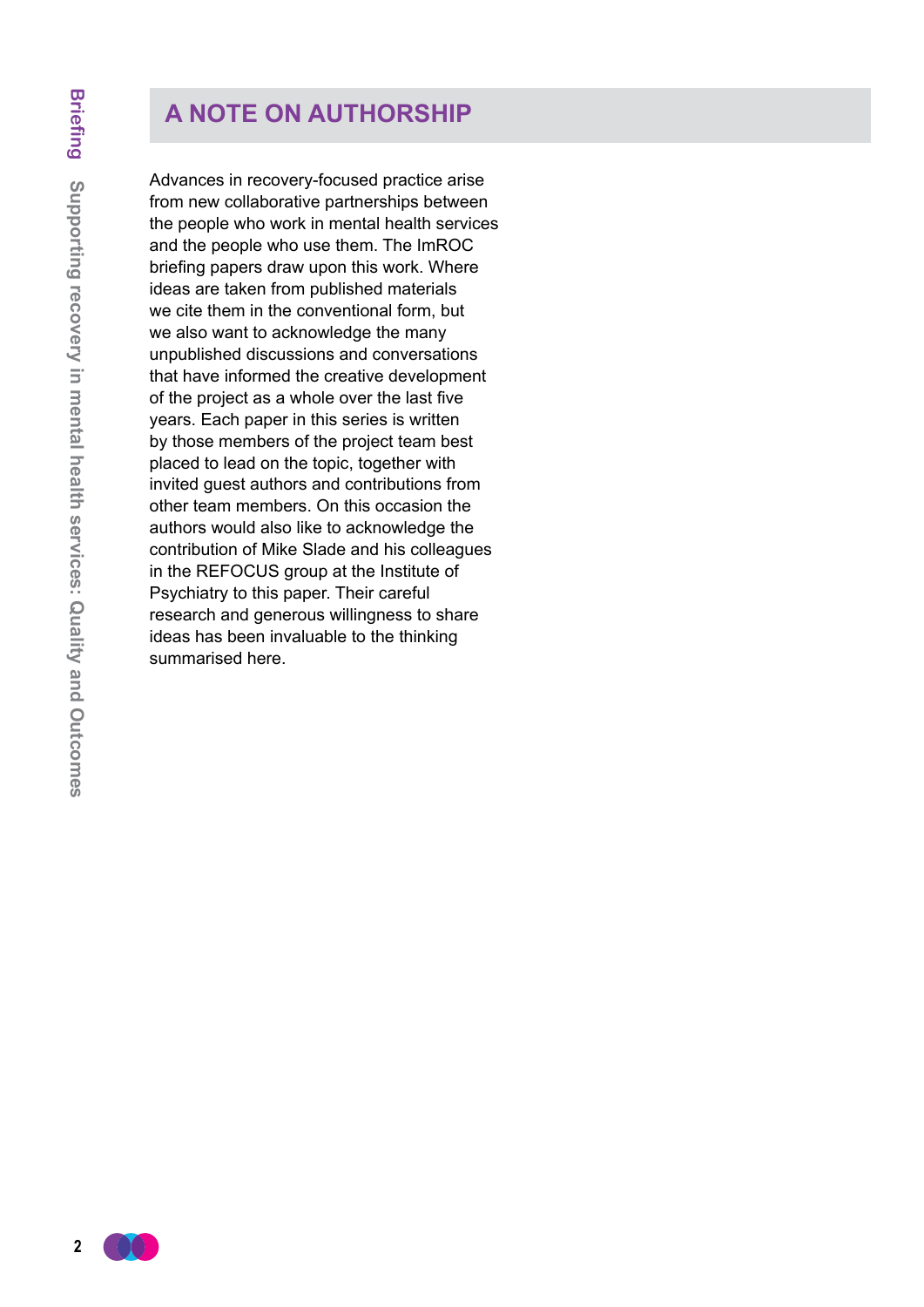# **BACKGROUND**

The ImROC programme (Implementing Recovery through Organisational Change) was established by the Department of Health in England in 2008 to help local services become more supportive of recovery for those using them and their carers (Shepherd *et al.,* 2011). Arising from this work, we have described the basic principles of recovery (Shepherd, Boardman & Slade, 2008), presented a methodology for achieving organisational change in mental health services (Shepherd, Burns and Boardman, 2010), and described how key elements of more recovery-oriented services might be developed (Perkins *et al.,* 2012; Alakheson & Perkins, 2012; Boardman & Friedli, 2012; Repper, 2013). Most recently, we have presented evidence for the potential cost effectiveness of services which employ formal, peer workers (Trachtenberg *et al.,* 2013). However, we have not yet formally addressed the key issues of *'quality'* and *'outcomes'.*

Quality indicators provide the key link between evidence-based practice and improved outcomes (McColl *et al.,* 1998). Thus, if we can identify a set of indicators for which there is evidence that, if present in a service, they will lead to specific outcomes which support recovery then this gives us a way of assessing its quality as a 'recoveryoriented' service. This does not conflict with our fundamental belief that recovery belongs to the people who use mental health services and is embedded in their unique and individual lives. Judgements about 'quality' and 'outcomes' must therefore ultimately rest with them, but at the same time we recognise that clinicians and managers need information which will guide them to provide services to support recovery in the most effective and efficient ways. We recognise that this is an ambitious undertaking – quality in healthcare is always highly multi-facetted – nevertheless, we have attempted to describe a structure which will make these complicated ideas accessible to a non-specialist audience, as well as to mental health professionals, managers and commissioners.

Our primary focus has been on the experience of adults of working age using specialist mental health services. This should not be taken to imply that we are not interested in applying this thinking to services which support recovery in other groups, e.g. children, older people, those with mental health problems not in touch with specialist mental health services. Nor does our emphasis on quality and outcomes in formal services imply that we believe these are necessarily the *most important* sources of support for recovery. Often, these are friends, families, community groups, churches, etc. and this is evidenced repeatedly in the rich collections of life stories of people who are 'in recovery' (e.g. Davies *et al.,* 2011). Their contribution should never be overlooked.

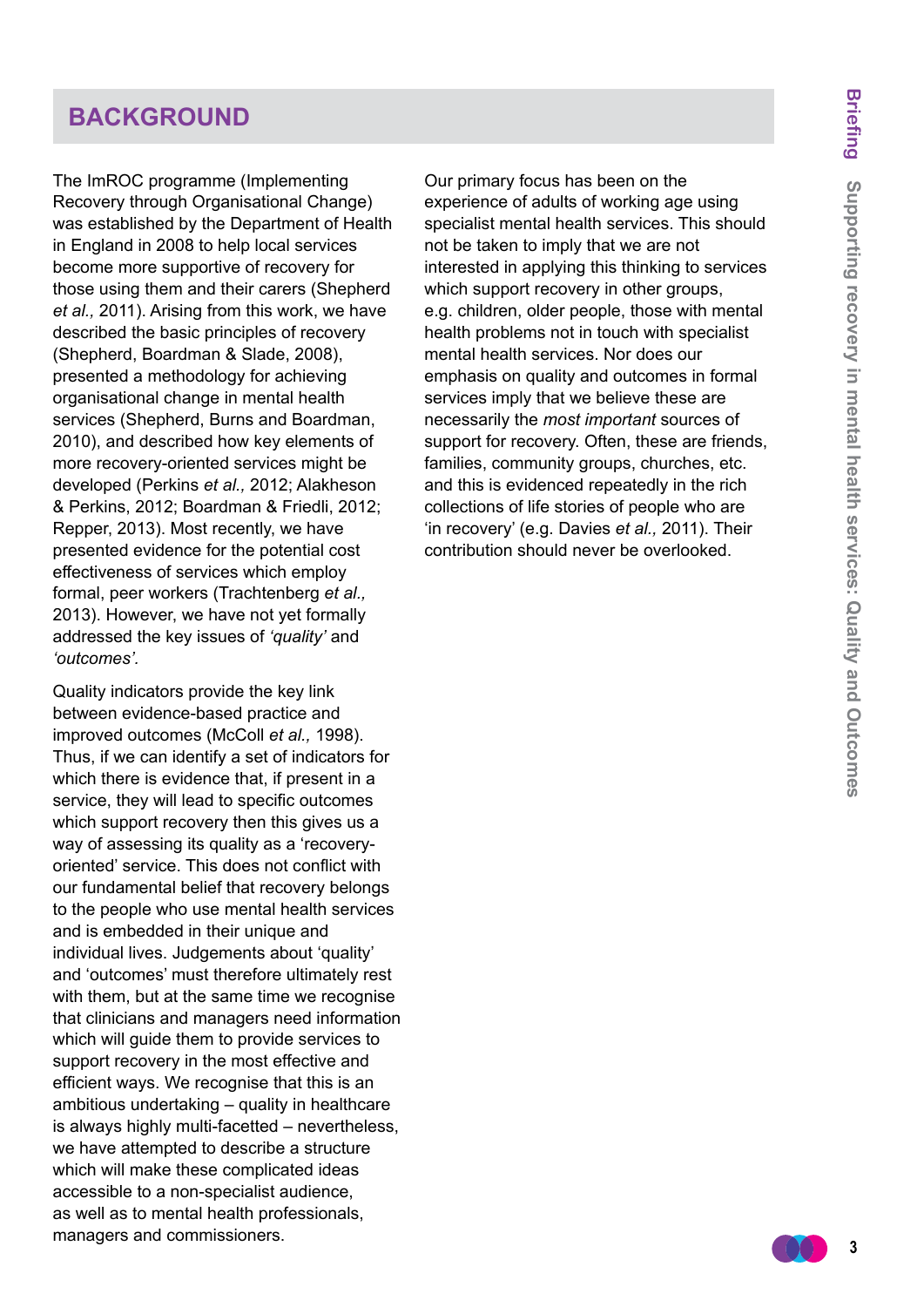# **CURRENT ISSUES**

As indicated above, the purpose of trying to identify valid quality indicators is to give commissioners and providers a basis for designing services that are most likely to produce certain outcomes. In the current climate this is becoming increasingly urgent as services in England struggle to categorise groups of patients with similar levels of need into different 'clusters' and then estimate the costs associated with effective care pathways for people who fall into these clusters. This system is known as Payment by Results (PBR) and it is intended that it will form the basis of new funding formulae for mental health services. Whether it will be successful or not is, at the moment, unclear. What is clear is that if recovery-supporting service developments are to be funded in the future, then recovery quality indicators need to be built into the care pathways in all the relevant clusters.

This in turn means that these indicators should have evidence for their association with outcomes comparable to those approaches described in the guidance for effective service provisions produced by the National Institute for Health and Care Excellence (NICE). This presents difficulties for recovery-oriented services because many of the elements are relatively new and the evidence base is therefore inherently limited (although not, as we shall see later, non-existent).

In addition to these attempts to specify quality indicators in the context of PBR cluster pathways, recent dramatic failures of care have given rise to a much greater emphasis on indicators which are not necessarily evidence-based, but reflect very basic criteria for compassionate and humane services (Francis, 2013). This renewed emphasis on the quality of supporting relationships is welcome and, as we shall see, it is highly consistent with recovery principles.

Given the complexity of the subject matter to be presented here, we have decided to take the unusual step of dividing the remainder of the paper into two. Part I contains a summary of the key indicators and recommendations for outcome measures. Part II contains a technical appendix which sets out additional detailed information to justify the quality and outcome measures recommended.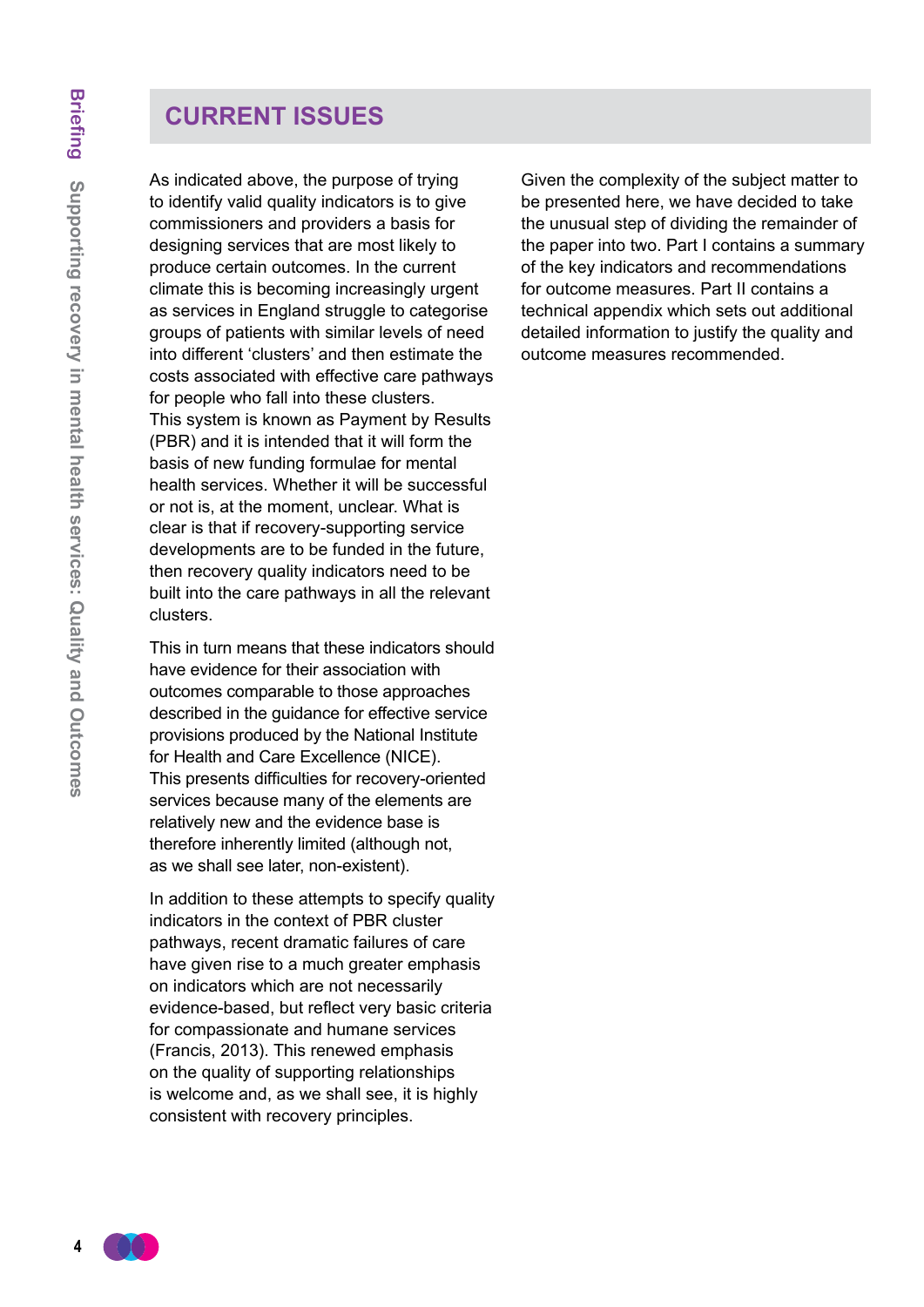# **PART I. SUMMARY AND RECOMMENDATIONS**

# **Quality indicators at an** *individual* **level**

In terms of specifying quality indicators for recovery, it is useful to distinguish between service quality at the level of *individual interactions* and *organisational level* features. At an individual level, Slade and his colleagues in the REFOCUS group have made a further helpful distinction between *'recovery-promoting relationships'* and *'prorecovery working practices'* (Bird *et al.,* 2011). The former relates to the general quality of the therapeutic relationship and applies to all relationship-based interventions (this covers

the kind of basic relationship factors referred to in the Francis Report (Francis, 2013)). The latter refers to a specific set of practices relating to the support of recovery. In addition to these, we can add a number of approaches which, although not necessarily derived directly from recovery ideas, are nevertheless highly consistent with supporting recovery for individuals. This set of individual level indicators is summarised in Box 1. The individual level quality indicators shown in Box 1 could easily be converted into a selfassessment tool for auditing services and could form part of the contract specification for providers.

# **Box 1: Quality indicators for supporting recovery at an** *individual* **level**

#### **Staff should aim to...**

#### **Facilitate recovery-promoting relationships**

- establish shared values
- demonstrate good, basic relationships skills (empathy, warmth, respect)
- support personal hopes and aspirations
- promote a sense of control ('agency').

#### **Use 'pro-recovery working' practices**

- narrative accounts (recovery stories)
- a 'strengths' approach
- 'coaching' methods
- Personal Recovery Plans (WRAP, STAR)
- self-management
- shared decision-making
- person-centred 'safety planning'.

#### **Consider specific approaches which will support recovery not developed from a recovery perspective, e.g.**

- Joint Crisis Plans (JCP)
- 'Housing First'
- Individual Placement and Support (IPS)
- use of 'personal budgets' (social and health).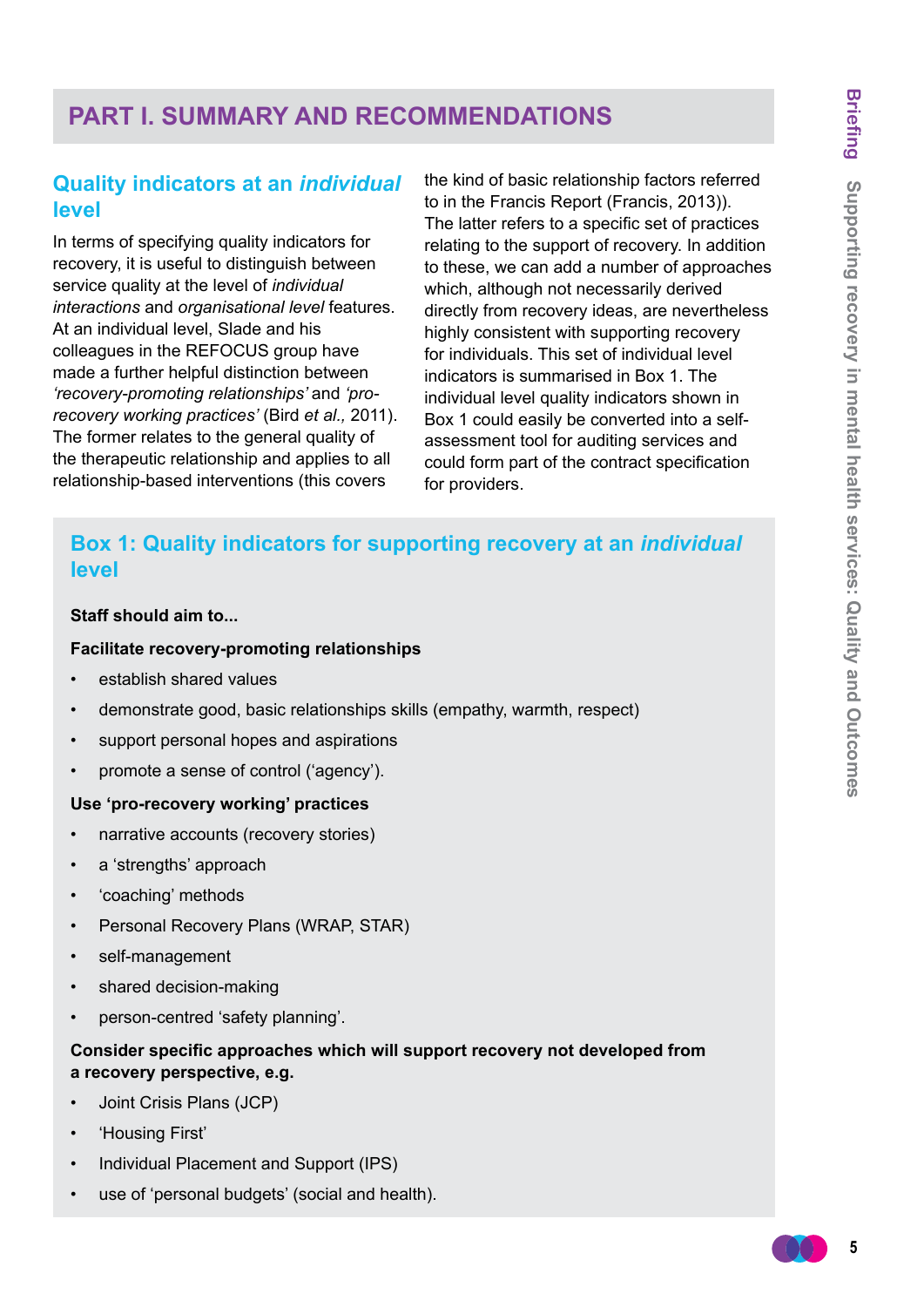### **Recovery-promoting relationships**

Relationships are at the heart of recovery. The creation of supportive relationships depends upon establishing shared values and demonstrating empathy, warmth, respect and a willingness to go the 'extra mile' (Borg & Kristiansen, 2004). These form the bedrock for all forms of care and, some would argue, have been undermined by the increasing 'marketisation' of healthcare with its emphasis on impersonal service transactions, rather than the relationships within which these transactions take place. Positive relationships are at the heart of basic, good care highlighted in the Francis Report (2013) and they also show considerable overlap with the NICE quality standards (NICE, 2011; 2013, *see* Technical Appendix). High quality, recovery-oriented services should also be consistent with the key recovery principles identified by Repper & Perkins (2003) – *hope, control,* and access to *'opportunities to build a life beyond illness'.*

### **Pro-recovery working practices**

In terms of recovery-oriented practices, the starting point must be to encourage the person to tell their story. Narrative accounts are the oldest – and probably the most powerful – ways in which we make sense of the world and build relationships. Everyone has a story to tell and the process of storytelling is almost always experienced as positive and validating. Narratives are inherently meaningful and are expressed in a form and language that is accessible to everyone (Greenhalgh & Hurwitz, 1999). They also provide a source of information and explanation which is complementary to a conventional 'evidence-based medicine' approach (Roberts, 2000). We should therefore give the use of narrative accounts the central place in the practice of recovery that it deserves, both in helping people formulate goals and in monitoring outcomes (see below).

A second important practice is the consistent use of a 'strengths' approach (Rapp & Goscha, 2006). This seeks to identify

the person's competencies and their environmental resources (friends, neighbours, local opportunities) which might be used to further their personal life goals. The strengths assessment is often based on simply encouraging the person to tell their story as this can provide important clues to activities and interests that were pursued in the past which could be used again in the future. The 'strengths approach' therefore offers an important contrast to the 'deficits model' which has tended to dominate mental health practice up to now.

Another recovery-supporting practice, which has been developed in the last few years, is the 'coaching' model (Bora *et al.,* 2010). This uses many of the same techniques as the strengths approach, e.g. an emphasis on the service user taking the lead, the importance of identifying personally-relevant goals, a focus on strengths and natural supports. However, there is greater emphasis on the importance of staff behaviour as a 'coach', or learning partner (*'on tap, not on top'*) and on the service user's responsibilities to make a commitment to action. Although there is good evidence for the effectiveness of coaching in relation to the management of long-term health conditions (O'Connor, Stacey & Legere, 2008) there is little evidence as yet regarding its specific effectiveness in relation to supporting recovery in mental health.

The use of narratives, building on strengths and a coaching approach can then form the starting point for the development of Personal Recovery Plans. These may be based on formal tools such as the 'Wellness Recovery Action Plan' (WRAP) (Copeland, 1997) or the Recovery STAR (McKeith & Burns, 2010) or simply developed from the person's narratives or an analysis of their strengths. Whatever their derivation, Personal Recovery Plans should contain an identification of the person's internal and external resources and a plan for how they can use these to take control of their life and achieve their chosen goals (Perkins & Rinaldi, 2007). The person should not necessarily have to share their recovery plan with staff: they belong to them. They are therefore not the same as 'care plans', although it is clearly desirable if there is as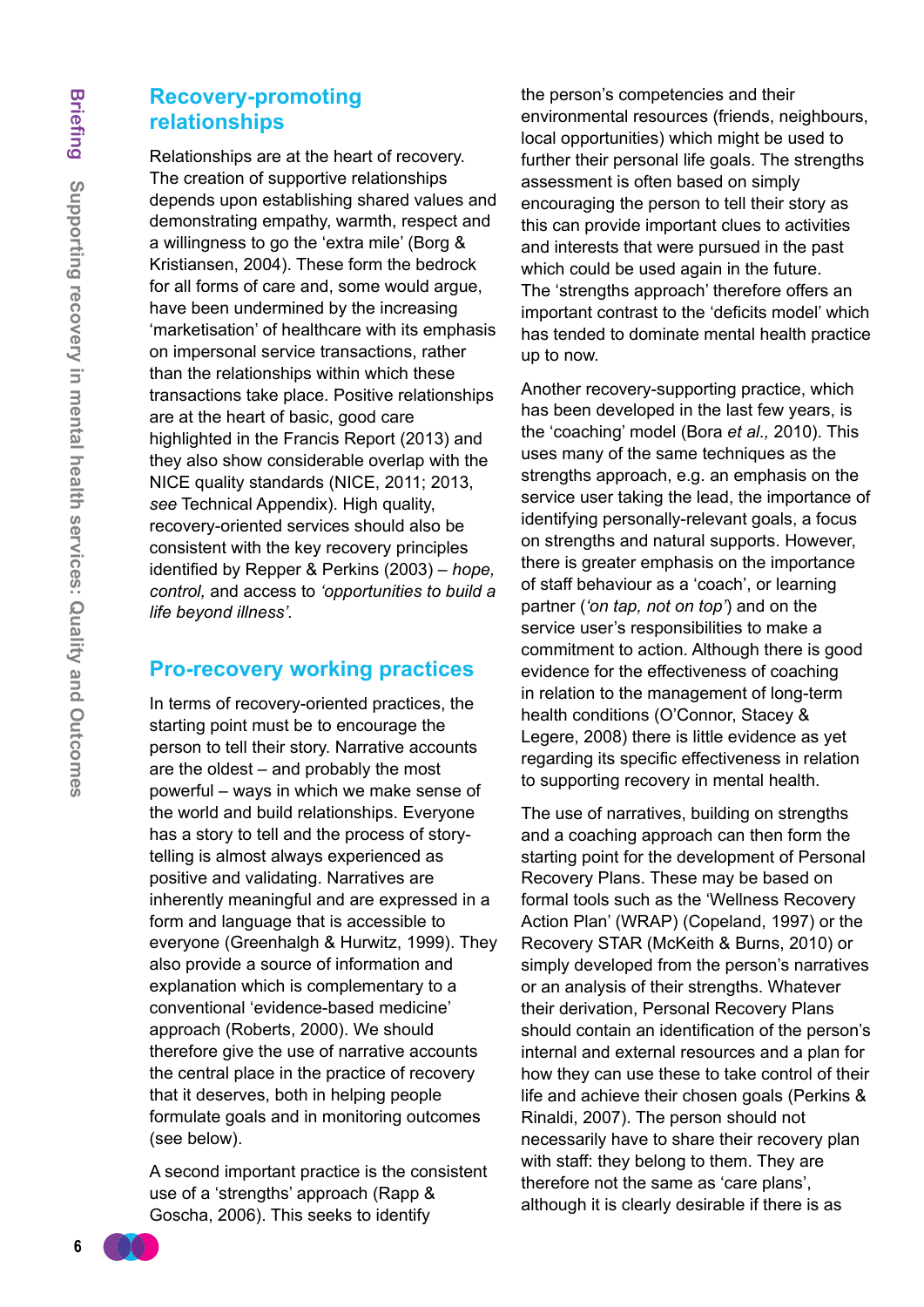much overlap as possible between the two (Rinaldi & Watkeys, *in press*).

WRAP is a framework for developing a personal plan to cope with distressing symptoms, prevent relapse, manage crises and stay 'well'. It was designed by a service user for service users. WRAP has been widely used in England and there are some good practical examples of the difficulties and benefits of implementation (Hill, Roberts & Igbrude, 2010). The Recovery STAR is also currently very popular. It contains ten 'domains' of recovery and the service user and staff member work together to rate each domain area on a ten point scale. The results are then presented visually on a Star diagram. This is an attractive, easy-to-understand, format and most service users seem to find the ten domains helpful for identifying personal goals, although some report that it needs to be more personalised. Both WRAP and the STAR are therefore useful methods for engaging people and assisting with personal recovery planning and monitoring individual progress. They are less useful as outcome measures (see below).

As indicated earlier, an important theme in most people's recovery is the struggle to achieve a greater sense of control over their symptoms and their life in general. Thus, improving the person's capacity for *selfmanagement* is critically important. Selfmanagement can refer to a wide variety of methods from simply handing out leaflets, to personal support through telephone monitoring, goal-setting, coaching and structured education. There is strong evidence, mainly from studies in the physical healthcare field, that supporting selfmanagement can be extremely helpful in terms of ameliorating symptoms, improving quality of life, and reducing dependency on formal health care interventions (Foster *et al.,* 2007; De Silva, 2011). Approaches which include full and active involvement of the person, rather than the passive provision of information, are also likely to be most effective. Thus, De Silva recommends, *"a fundamental transformation of the patientcaregiver relationship into a collaborative partnership"* (p.vi).

Mueser and his colleagues in the U.S. have developed a comprehensive educational and self-management package designed to provide people with severe mental illness with the information and skills necessary to manage their symptoms more effectively and work towards achieving personal recovery (Mueser *et al.,* 2002). This has become popular in the U.S. and has attracted some interest in Europe. The 'Illness Management and Recovery Programme' (IMR) consists of five components:

- (i) 'psycho-education' regarding severe mental illness
- (ii) the provision of information on medication and side effects, using a 'motivational interviewing' approach
- (iii) a relapse prevention programme
- (iv) training in coping skills and problemsolving
- (v) a cognitive-behavioural approach to symptom management.

Preliminary findings have been published regarding its implementation in small samples in the U.S. and Australia (Mueser, *et al.,* 2006; Salyers, 2006) and a randomized controlled trial found that service users appeared to have increased their knowledge of illness, coping skills, personal goal identification and attainment (Hasson-Ohayon *et al.,* 2007). There was weaker evidence of improvements regarding hope and no significant gains regarding social support or help from others. Salyers *et al.* (2009) also evaluated a statewide implementation of IMR and found evidence of increased hope, but not satisfaction. Systematised programmes like IMR provide a good summary of basic information and give general tips on selfmanagement but, viewed in the context of the De Silva (2011) review, IMR cannot be said to be an example of *'co-production'.* In our view, this is a vital missing ingredient.

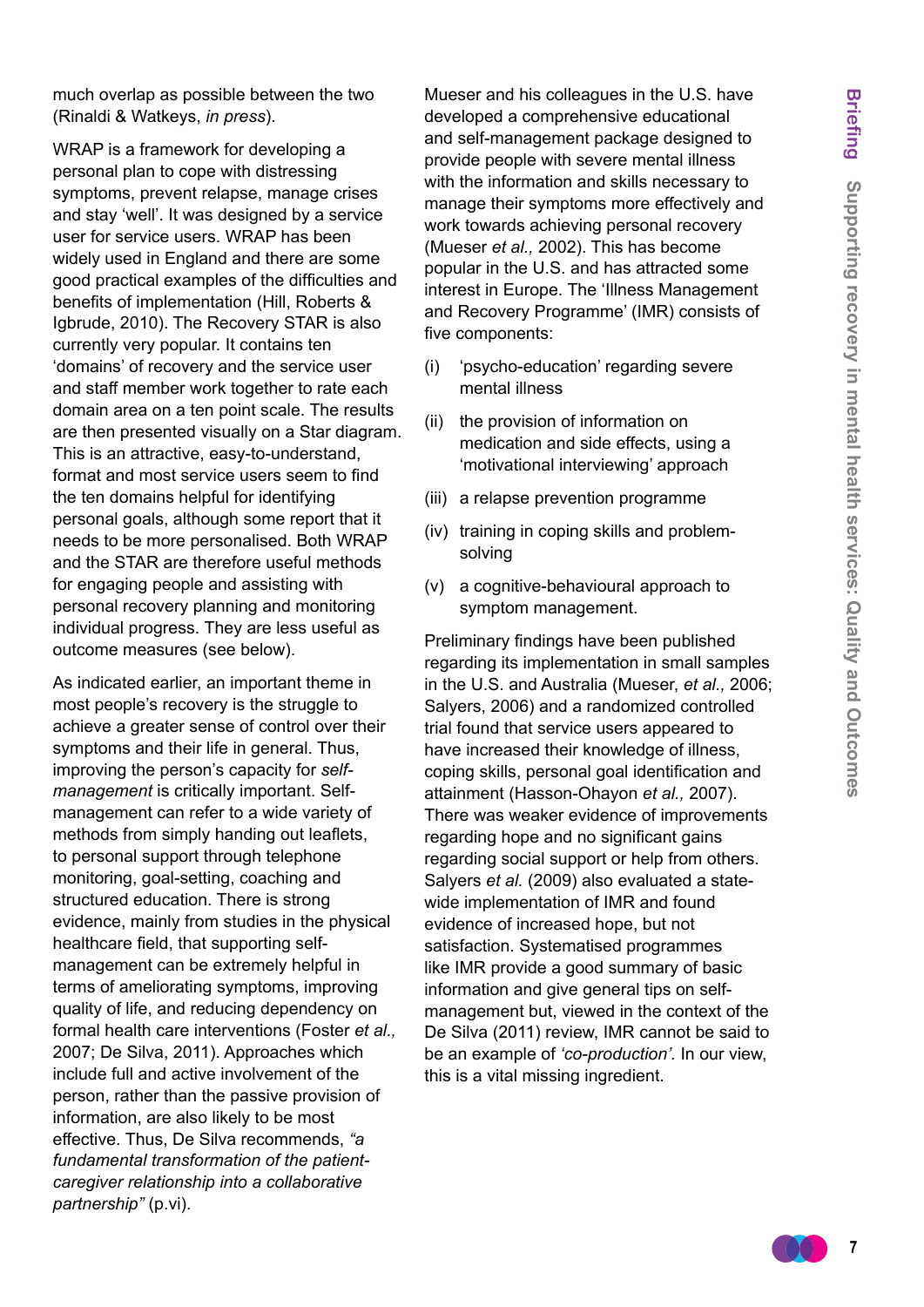Alongside self-management approaches, there has also been increasing interest in 'shared-decision making'. This brings together two sources of expertise – the knowledge, skills and experience of health and social care professionals and the individual's own knowledge and expertise of their own condition. Both forms of expertise are key to making good decisions. Used together they enable the person to make choices regarding treatment and management options that are most consistent with research evidence and with their own preferences and priorities. 'Shared decision-making' is therefore the basis of truly informed consent. There are a number of examples of the value of this approach in the physical healthcare field (e.g. Simon *et al.,* 2009) and they are now beginning to be applied in mental health, particularly in relation to medication management (Deegan & Drake, 2008; Torrey & Drake, 2009; SAMSHA, 2011). A helpful article recently appeared 'coproduced' by service users, carers and professionals which sets these approaches clearly within the framework of recoveryoriented practice (Baker *et al.,* 2014).

As a result of negative coverage in the media and perceived external pressures, the assessment and management of risk has become a prominent issue in mental health services. Many staff have become highly 'risk averse' and are reluctant to engage in what might have been seen in the past as 'positive' risk taking, i.e. working with service users to help them identify risk management strategies which are necessary in order to take pursue reasonable and realistic life goals. This has happened despite clear government guidance to the contrary (Department of Health, 2007). However, in the past few years recoveryoriented professionals have developed new approaches to managing risk which are based on working with the person to examine what risks may prevent them from pursuing their chosen life goals and then involving them fully in the development of a plan to support the pursuit of these goals in ways that are safe for them and those around them. This is known as person-centred 'safety planning' and will be the subject of a forthcoming Briefing paper (Boardman & Roberts, *in press*).

# **Approaches which support recovery not developed from a recovery perspective**

In addition to these general 'pro-recovery' working practices, staff should also be trying to offer a number of specific approaches to help people in their recovery which have not been developed from a recovery perspective.

For most people their Personal Recovery Plan will involve them avoiding unnecessary admissions to hospital, particularly if these are compulsory under the Mental Health Act. The Joint Crisis Plan (JCP) is a relatively new invention which has been specifically developed to achieve these aims and is based on a process of co-production (Henderson *et al.,* 2004). The JCP is formulated by the service user, together with peer support if available and the key mental health staff involved in their care, including the treating psychiatrist. It is therefore similar to an 'advance statement ', or the kind of crisis plan contained in WRAP, but with the crucial inclusion of the clinical staff and the treating psychiatrist in the formulation of the plan. In an initial randomised controlled trial, people who were discharged with a Joint Crisis Plan were shown subsequently to have significantly fewer compulsory admissions compared with controls (Henderson *et al.,* 2004). Qualitative data also suggested that the JCP group felt more 'in control' of their mental health problems (Henderson *et al.,* 2008). A second study produced less impressive results, but the authors acknowledge that this was mainly due to practical difficulties in ensuring that the joint planning meetings always occurred and were effectively facilitated (Thornicroft *et al.,* 2013). The addition of peer support workers to inpatient teams may be one way of ensuring that JCPs are routinely offered.

Housing, employment and money are then the key building blocks in most people's recovery and it is therefore important to ensure that effective methods for achieving these goals are available for everyone attending mental health services.

The 'Housing First' initiative was developed in the U.S. to meet the needs of homeless people with complex mental health and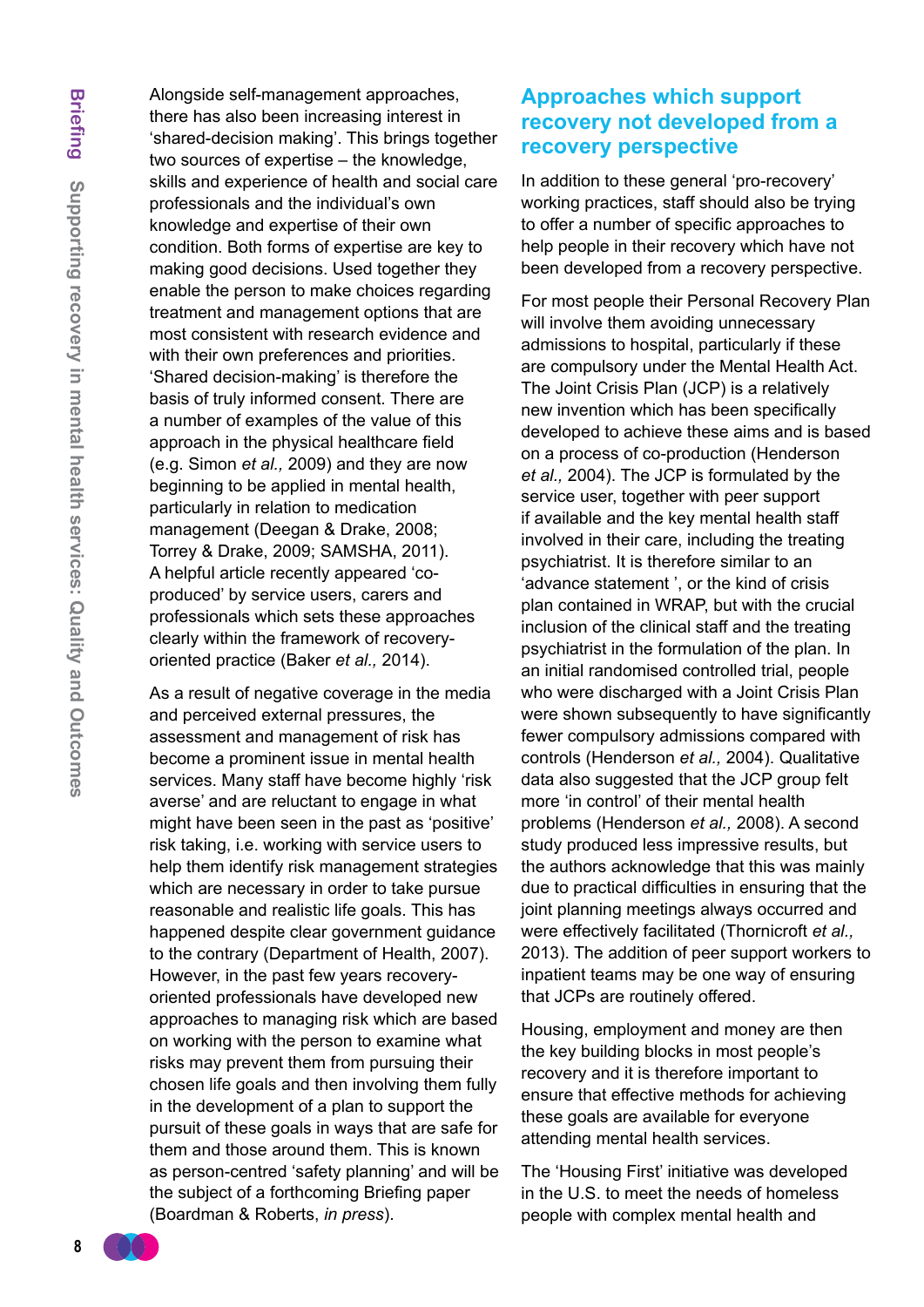substance misuse problems. It prioritises the identification of suitable housing, based on personal preference, and then delivers other supportive services to the person once they are housed, without a pre-requisite that their substance misuse must cease first. The use of permanent housing options and the commitment to floating support means that the resident does not have to make continual moves between different types of accommodation as their support needs change. A four-year longitudinal study compared the 'Housing First' model with traditional 'treatment first' approach and found a significantly higher rate of retention for residents in the Housing First model (88% v. 47%, Padgett, Gulcur & Tsemberis, 2006). Despite there being no requirement for the Housing First group to abstain from substance misuse there was actually no significant difference between the two groups regarding their levels of drug and alcohol use. However, the annual per capita costs of the Housing First programme were around half those of 'treatment first' programmes. This approach is now being tried in England (Shelter, 2008) but is not widespread, often because of the lack of available housing alternatives.

The 'Individual Placement and Support' (IPS) approach has been designed to help people with severe mental health problems gain and retain paid employment. It has a number of similarities with the Housing First method. Thus, it is also based on placing the person in a work position of their choice as quickly as possible and then providing them and with an integrated package of vocational and clinical support *in situ* (Becker, Drake & Concord, 1994). There is now very strong evidence, both nationally and internationally, that IPS consistently achieves employment rates two to three times better than traditional alternatives such as pre-vocational training and sheltered workshops (Burns *et al.,* 2007; Bond, Becker & Drake, 2008; Sainsbury Centre for Mental Health, 2009a). The one study where IPS failed to produce such impressive results was where it was not implemented with good fidelity to the research model (Howard *et al.,* 2010; Latimer, 2010). Longer term follow-up studies of people

placed through IPS suggest that the higher rates of employment are maintained and have positive impact on non-vocational outcomes – e.g. improved confidence and wellbeing, reduced sense of stigma. In addition, they are associated with reduced use of mental health services, leading to reduced costs (Sainsbury Centre for Mental Health, 2009b).

Finally, we should note the importance of money in the lives of people with mental heath problems (Parsonage, 2013). Personal budgets may be a source of supplementary income to help with specific social and vocational goals. There are still practical problems around the implementation of these personal budgets, mainly regarding their availability, bureaucracy involved and ensuring that resources are effectively targeted on those in greatest need, but the principle of providing someone with resources that they can choose to spend on what they think will help them must be correct. The use of personal budgets to support recovery is discussed in detail in Alakeson & Perkins (2012).

### **Quality indicators at an**  *organisational* **level**

The quality of support for individuals to pursue their recovery goals ultimately depends on the quality of care provided by individual staff in their everyday interactions. However, in order for these recovery-supporting relationships to be maintained, the *organisation* also needs to demonstrate its commitment to recovery principles and to creating a 'recovery-supportive' culture. How might this be measured?

Burgess *et al.* (2011) reported a systematic review of 11 instruments aimed at assessing the 'recovery-orientation' of organisations. They examined each measure in terms of its ease of use, whether or not it satisfactorily reflected a 'consumer' perspective and its psychometric properties. They ended by recommending just four:

- Recovery Oriented Systems Indicators (ROSI)
- Recovery Self Assessment (RSA) tool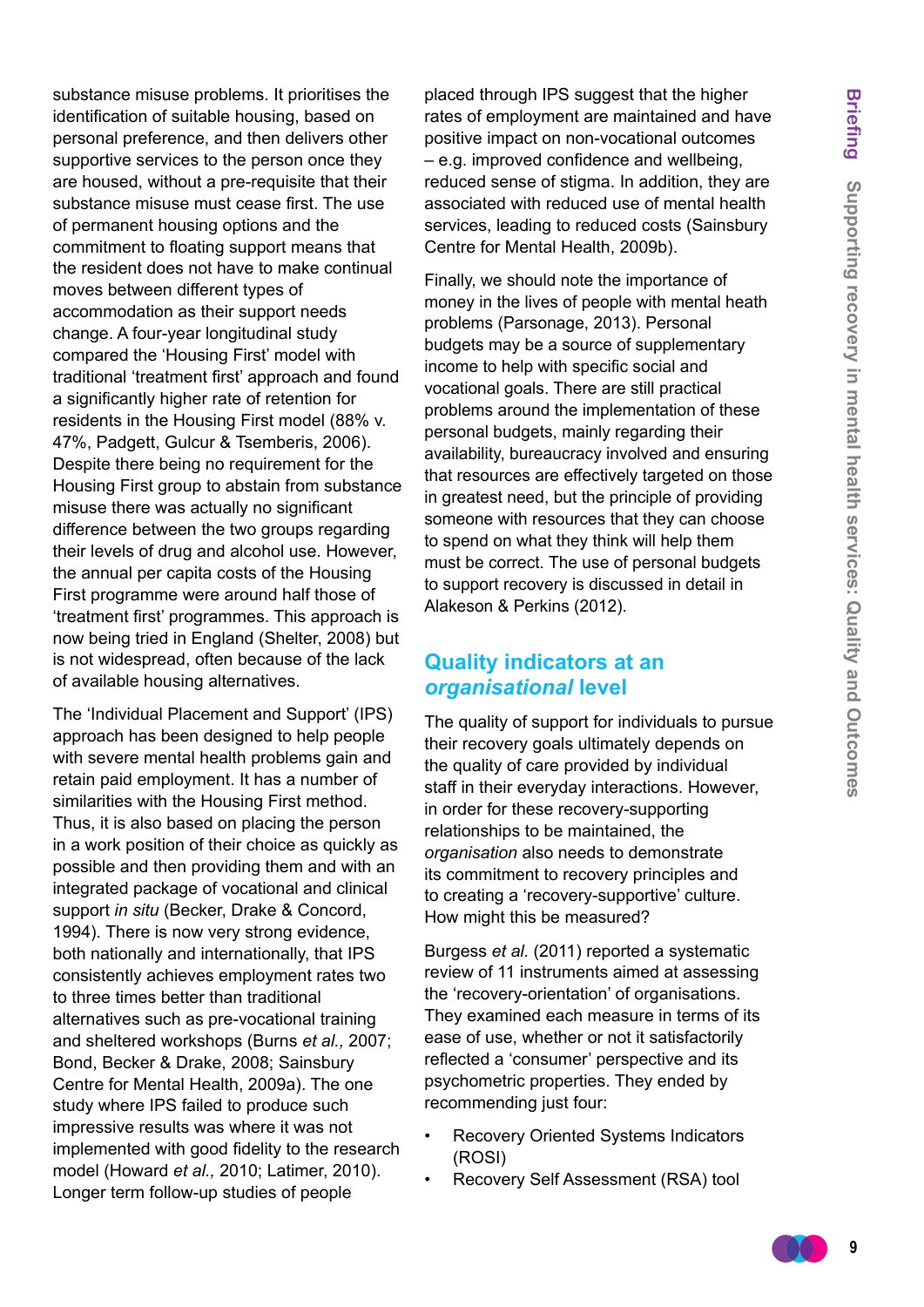- Recovery Oriented Practices Index (ROPI) (adapted for use in a British context as the 'Scottish Recovery Indicator')
- **Recovery Promotion Fidelity Scale** (RPFS).

(For details of these measures see the Technical Appendix).

All these instruments have advantages and disadvantages. All were developed in the U.S. or Australia and hence there are problems with cross-cultural application of specific items (Slade & Hayward, 2007). Most are also rather long and laborious to use. Some have reasonable inter-rater reliability and concurrent validity, but the test-retest reliability has generally not been thoroughly investigated. This is a key limitation in tools designed to measure change as it makes it impossible to assess what constitutes 'real' change and what is simply measurement error. In addition, most of the measures give no information about sensitivity to change.

A similar review of organisational measures by Williams *et al.* (2012) also included the 'Recovery Enhancing Environments Measure' which is well known in its English version DREEM (Dinniss *et al.,* 2007). Like Burgess *et al.* they concluded that, *'none of the measures identified can be recommended for use outside their country of origin without further testing. Further psychometric testing, particularly in terms of reliability and sensitivity to change, would provide further evidence of the accuracy and utility of the measures'*  (p.1834, op cit).

### **The ImROC '10 key challenges'**

Given all these problems, it seems safest at this stage to concentrate on attempts to assess organisational recovery-orientation which are primarily designed to support service development, rather than trying to provide a formal *measure* of quality. This is what the ImROC '10 key challenges' framework was designed to do.

It was developed specifically to help organisations work together to review their current state of development regarding the provision of recovery-oriented services. The framework then assists the groups to set specific targets for service change (Shepherd, Boardman & Burns, 2010). It was not designed as a psychometric instrument and its test-retest or inter-rater reliability have never been explored. However, it does appear to have good content validity if one compares it with the areas identified by Le Boutillier *et al.* (2011) in their international review of recovery-oriented practice. It has also now been used widely to support the development of more recovery-oriented services by a range of different groups – staff, service users and carers, clinicians, managers – from both statutory and independent sector agencies (NHS Confederation/Centre for Mental Health, 2011; Shepherd, 2013) and has proved a useful heuristic.

As we have gained more experience in using the '10 key challenges' four specific elements have emerged as being particularly important in terms of high-quality, recovery-oriented services. These are: (a) the establishment of Recovery Colleges; (b) selecting, training and supporting Peer Support workers; (c) the move from professionally determined risk assessment and management to personcentred 'safety planning'; and (d) the application of recovery principles to improve the quality of care and safety on inpatient units. All these elements are underpinned by a process of development which depends on 'co-production' between people using these services and professionals.

The concept of the 'Recovery Colleges' was described in an earlier briefing paper (Perkins *et al.,* 2012). It is based on an 'educational' model and uses co-production to develop and deliver courses to students who are a mixture of service users and staff (co-learning). The emphasis is on providing an environment where people can develop their own understanding of mental health issues and how best to manage them. Recovery Colleges are very popular with service users and can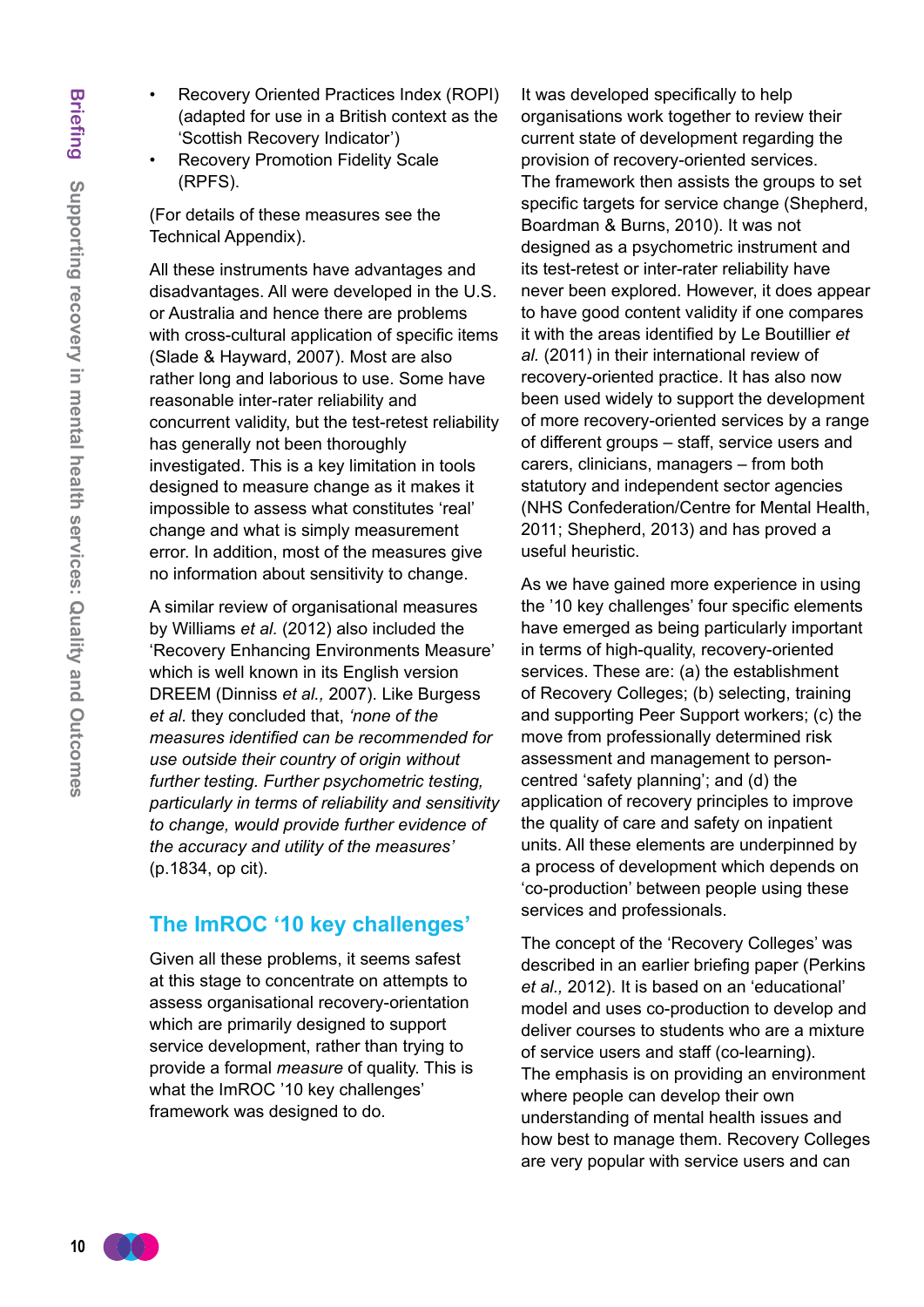often engage people who find traditional services unacceptable. Preliminary (uncontrolled) evidence suggests that twothirds of those attending at least 70% of the sessions felt more hopeful about the future and were more likely to have developed their own recovery plans. They also showed more engagement in volunteering, education and paid employment (Rinaldi, Wybourn & Clenehan, 2012).

Support from peers in mental health services has been present for a long time, but formally employed Peer Support workers are relatively new. They have been shown to produce a range of improved outcomes including greater optimism about the future, increased selfesteem, a greater sense of empowerment and reduced self-stigmatisation (Repper & Carter, 2010; Repper, 2013a). They also give benefits to those providing the service and help change the organisational culture to one where the contribution of service users is more highly valued and where expectations are raised. A selective review of the effects of adding peer support workers to acute inpatient and crisis teams further suggests that they can also be highly cost effective (Trachtenberg *et al.,* 2013). If Peer Support workers are to have the greatest possible impact then their integrity must be maintained. This means that the whole organisation needs to be prepared to support their introduction and ensure that their key working principles are upheld through careful attention to the processes of recruitment, training, monitoring and supervision (Repper, 2013b).

The move from professionally determined risk assessment and management to personcentred 'safety planning' was mentioned earlier in the context of recovery-supporting practices. Minimisation of harm and preservation of safety remain clear aims of mental health services, but risk must be understood as inherent in everyday living and 'positive risk-taking' is a valuable route to the development of skills, confidence and resilience which may underpin the recovery process.

The application of recovery principles to improve the quality of inpatient care and reduce the use of physical restraints has been pioneered in the U.S. by Recovery Innovations (Ashcraft, Bloss & Anthony, 2012). ImROC sites in England (e.g. Merseycare) have developed a package, based on the 'No Force First' model, consisting of:

- an emphasis on the importance of basic, staff relationship skills (listening, respect, compassion)
- development of co-produced, individual 'safety plans' to replace traditional risk assessment and management methods
	- avoidance of rigid interpretation of rules, encouraging flexibility
- using peer support workers to provide training and routine 'de-briefing' for staff following incidents
- introducing 'advance directives' or 'Joint Crisis Plans' to ensure that strategies for managing people in crisis accord with their wishes
- clear definitions for incidents, combined with systematic recording and feedback on frequency
- regular 'Learning the Lessons' events for staff and service users.

Because they are very new, these combined approaches do not have an extensive evidence base, however the preliminary results are very encouraging (King *et al.,* 2013).

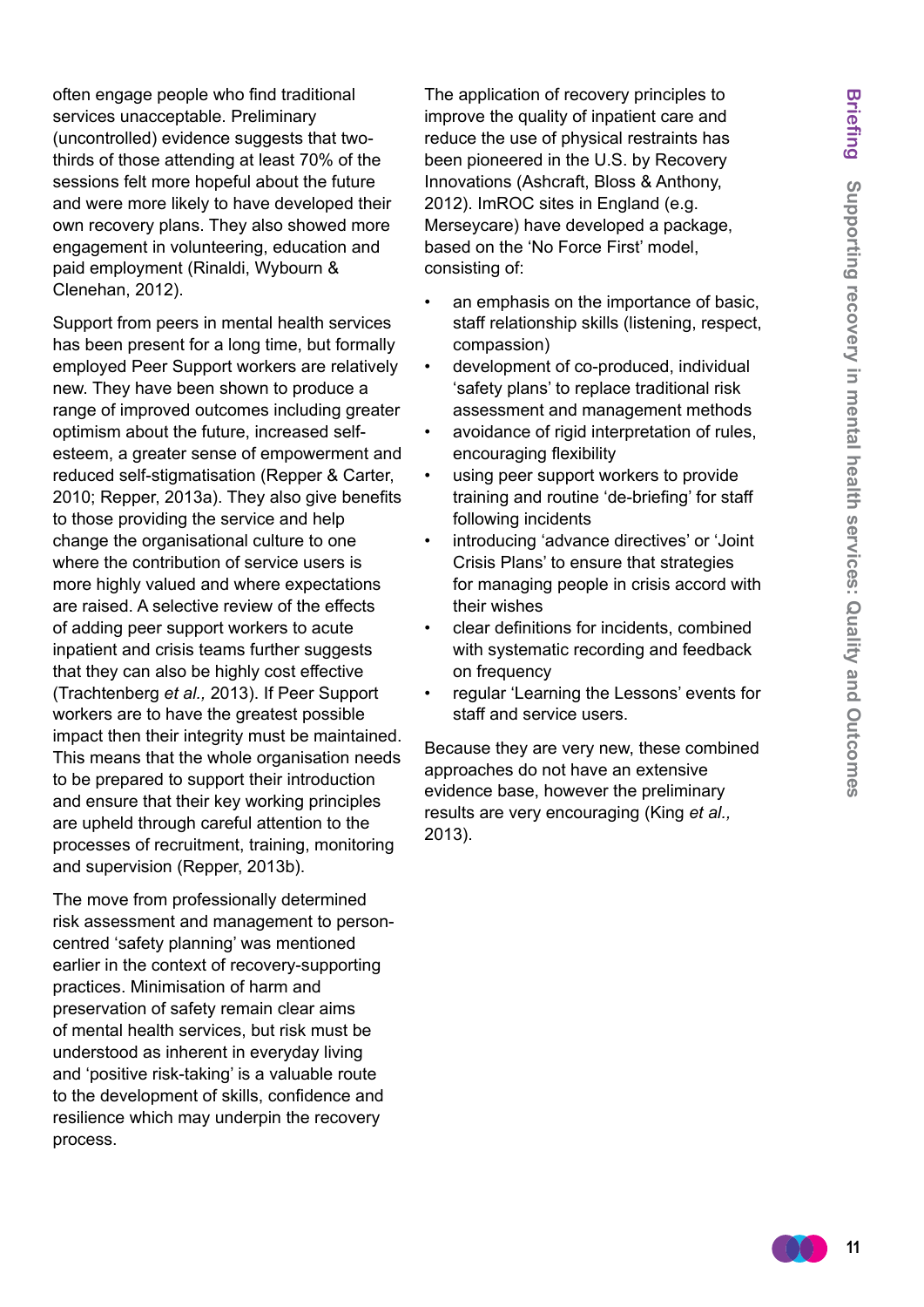# **Box 2: Quality indicators for supporting recovery at an**  *organisational* **level**

Has the organisations used any of the following instruments?

| Recovery Oriented Systems Indicators (ROSI)                                                                                          | Yes        | No          |
|--------------------------------------------------------------------------------------------------------------------------------------|------------|-------------|
| Recovery Self-Assessment (RSA)                                                                                                       | Yes $\Box$ | $No$ $\Box$ |
| Scottish Recovery Indicator (SRI)<br>$\bullet$                                                                                       | Yes $ $    | $No \Box$   |
| <b>Recovery Promotion Fidelity Scale (RPFS)</b>                                                                                      | Yes        | No          |
| Developing Recovery Enhancing Environment (DREEM)                                                                                    | <b>Yes</b> | No          |
| Has the organisation undertaken a self-assessment and attempted<br>service development using the ImROC '10 key challenge' framework? | Yes        | $No \perp$  |
| Has the organisation co-produced any of the following key recovery-<br>supporting, service developments?                             |            |             |
| a) Recovery Colleges                                                                                                                 | <b>Yes</b> | $No \perp$  |
| <b>Peer Support Workers</b><br>b)                                                                                                    | Yes $\Box$ | $No \Box$   |
| Person-centred 'safety planning'<br>$\mathsf{C}$                                                                                     | Yes $\Box$ | $No \Box$   |
| d) Applying recovery principles to improve quality                                                                                   | Yes        | No          |
| and safety on inpatient wards.                                                                                                       |            |             |
|                                                                                                                                      |            |             |

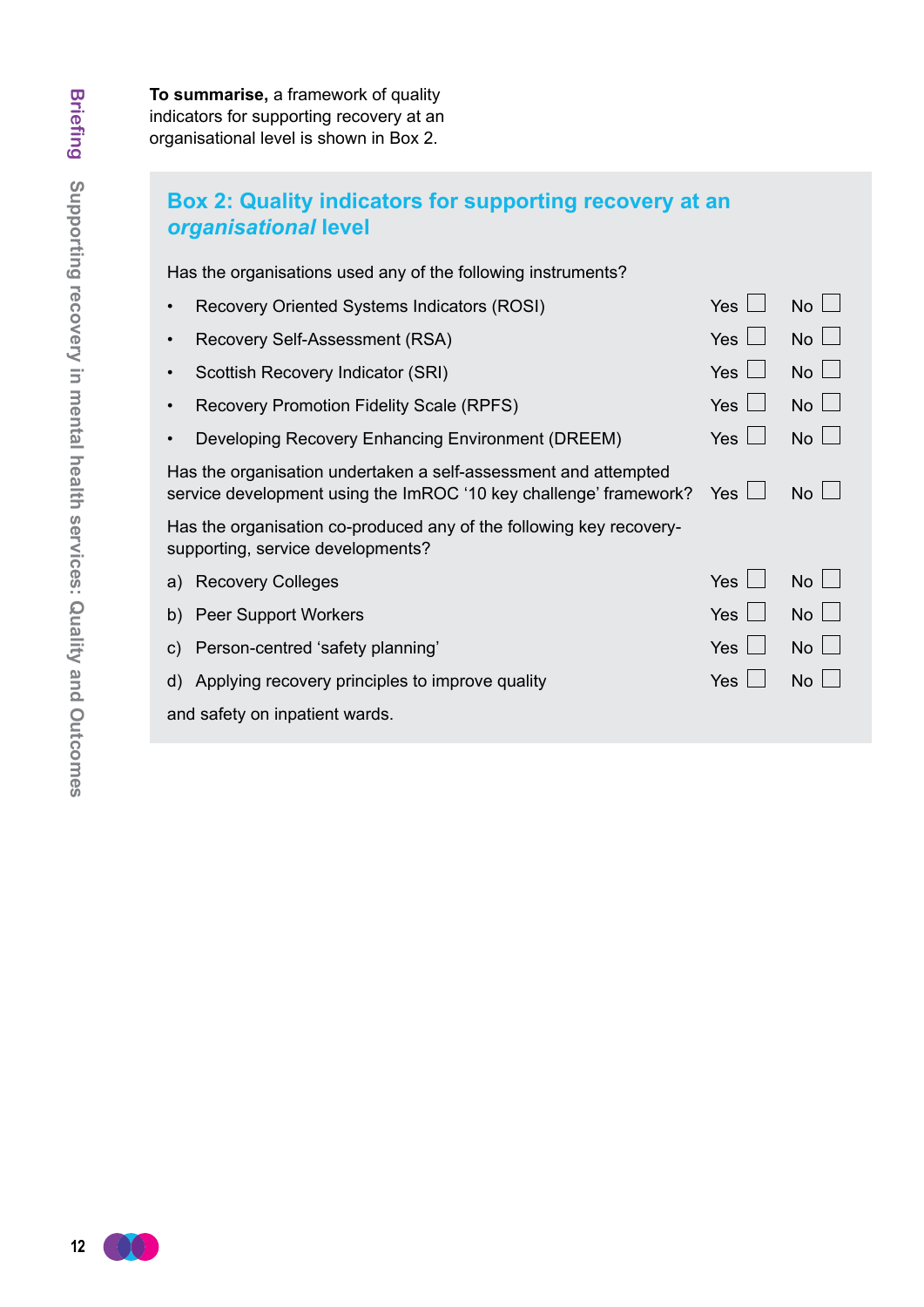# **Outcomes**

Good quality services should produce good outcomes. How to measure these? When considering outcome measures for recovery, we must first agree what constitute the key areas for measurement ('domains'). In this we were considerably assisted by a series of meetings with a specially convened expert group who were asked to determine if there was a consensus regarding these key domains1,2. The results of these discussions are summarised in Box 3. For the first four domains there was a strong consensus regarding their importance as outcome measures; for the remaining two, the consensus was less strong.

# **Box 3: Summary recommendations for recovery outcomes measures**

#### **Definite**

**RECOVERY OUTCOME DOMAIN 1 – Quality of recovery-supporting care** *To what extent do service users feel that staff in services are trying to help them in their recovery?* **Recommended measure: INSPIRE**

**RECOVERY OUTCOME DOMAIN 2 – Achievement of individual recovery goals** *To what extent have goals, as defined by the individual, been attained over time?*  **Recommended measures: Goal Attainment Scaling (GAS), narrative accounts**

**RECOVERY OUTCOME DOMAIN 3 – Subjective measures of personal recovery** *To what extent do individuals feel that their hopes, sense of control and opportunities for building a life beyond illness have improved as a result of their contact with services?*  **Recommended measure: Questionnaire on the Process of Recovery (QPR)**

**RECOVERY OUTCOME DOMAIN 4 – Achievement of socially valued goals** *Has the person's status on indicators of social roles improved as a result of their contact with services?* 

**Recommended measures: Relevant items from Adult Social Care Outcomes Framework (2013b), Social inclusion web.**

#### **Possible**

**RECOVERY OUTCOME DOMAIN 5 – Quality of life and well-being** *Has the person's quality of life and well-being improved?*  **Recommended measures: MANSA, WEMWBS**

**RECOVERY OUTCOME DOMAIN 6 – Service use** *As a result of their recovery being supported, has the person made an appropriate reduction in their use of formal mental health services?*  **Recommended measures: Relevant items from the NHS Outcomes framework, and the Mental Health Minimum Data Set (but beware!).**



<sup>1</sup> Boardman, J., Slade, M., & Shepherd, G. (2013) *Assessing recovery: seeking agreement about the key domains.*  Report prepared for the Department of Health, Centre for Mental Health: London.

<sup>2</sup> For a full list of members see Appendix 1.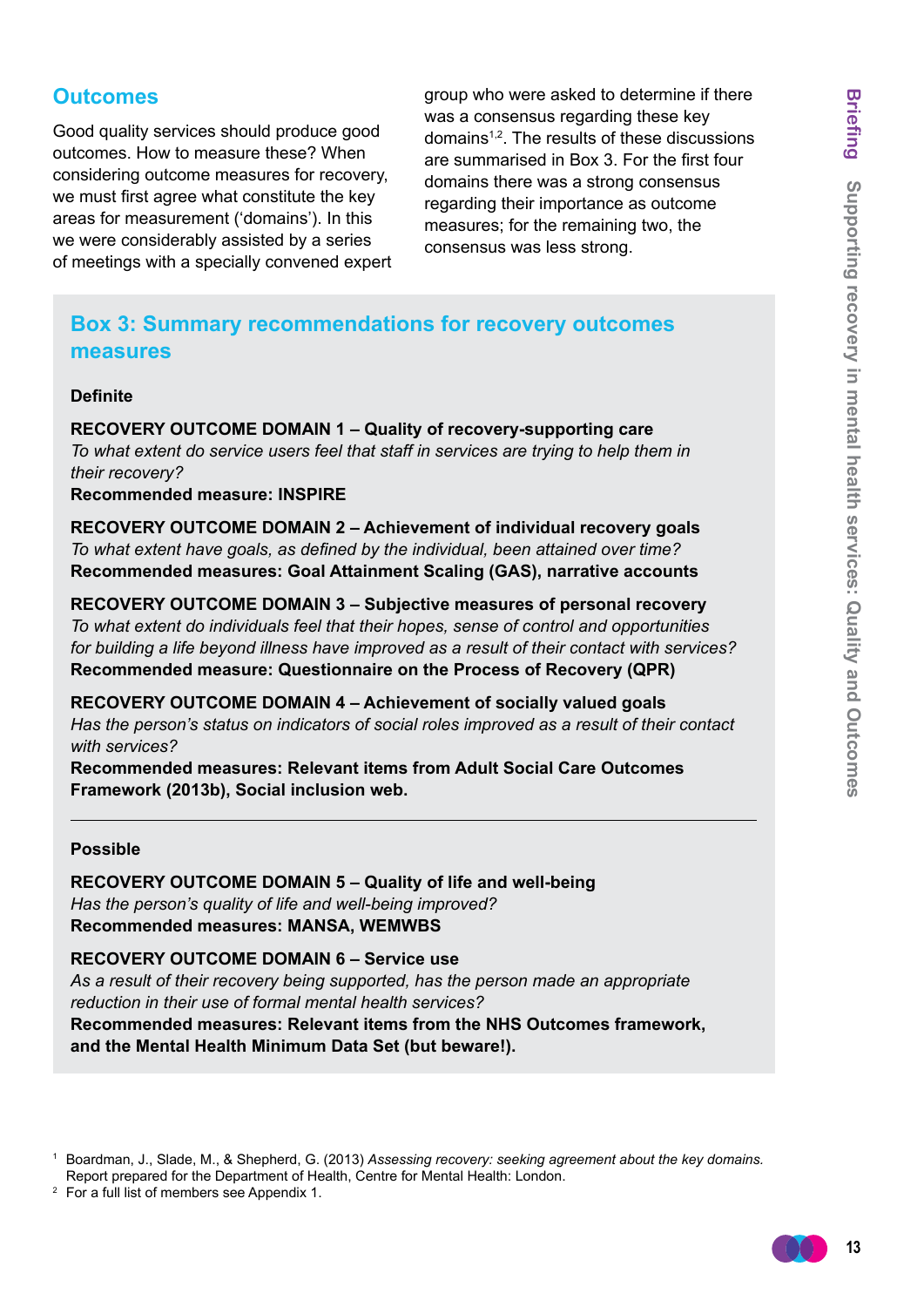# **RECOVERY OUTCOME DOMAIN 1 – Quality of recovery-supporting care**

The first domain is not actually a measure of individual outcomes: it is really a measure of process. However, it is clear that if services are to be successful in supporting recovery outcomes, then they should be providing a different *experience* for the people using them. Improving patients' experience of care figures prominently in both the NHS and Adult social care outcome frameworks (Department of Health 2013a; 2013b). The expert group agreed that quality of experience constituted an important recovery outcome in its own right.

Many services already use a range of survey methods – often 'home-grown' – to assess experience of care as part of local quality initiatives<sup>3</sup>. These are useful, but sometimes the methods used are not very sophisticated and the way in which samples have been constructed means that the results are not reliable. A more formal survey, using a standardised, self-report, postal questionnaire and a consistent random sampling method is provided by the 'National Patient Survey' (NPS) (www.nhssurveys.org/). The questionnaire was designed with considerable input from service users and several of the items are directly relevant to recovery issues. Despite the limitations of a postal questionnaire in terms of the relatively low response rate (approximately 30%) the data from the NPS do provide useful information which could be used as a 'snapshot' of outcomes regarding perceived quality of care, especially in terms of charting progress within a single service over time. The NPS could be improved if the sampling was targeted on specific clinical areas (including inpatient care) and the questionnaire data were supplemented by individual interviewing or focus groups<sup>4</sup>.

In our view, probably the best method for assessing perceived quality of care in relation to support for recovery is a new tool developed by the REFOCUS group at the Institute of Psychiatry in London known as INSPIRE (Williams *et al.,* 2011). This tries to assess whether particular types of recovery support are important to the service user (hope, understanding, building on strengths, etc.) and whether she/he feels these are provided by their current mental health worker. It also asks questions about the general quality of the helping relationship. INSPIRE is relatively quick and easy to use (10 minutes to complete) and appears to have good face validity. There is some evidence that key areas may be missing – notably physical fitness, work and medication (Rinaldi, 2013) but, in general, the content validity is good. It is being used successfully by several sites in the ImROC programme (e.g. Newman-Taylor *et al., in press*). There is also a short, five item, version of INSPIRE $5$  now available (Slade, *personal communication,* 2013). This could form the basis of a quick and easy method for routine evaluation of service quality.

# **RECOVERY OUTCOME DOMAIN 2 – Achievement of individual recovery goals**

Recovery is, of course, a unique and individual process. This poses particular challenges for attempts to measure outcomes since most measurement tools prescribe a particular set of outcomes and are designed to summarise effects between groups (e.g. in controlled trials). Thus, instruments like the STAR suggest a set of outcome domains in advance which may – or may not – be relevant to every individual. The STAR is also psychometrically weak with little evidence regarding its internal validity (Dickens *et al.,* 2012) and even less regarding its test-retest reliability or external validity (Burgess *et al.,* 2011; Hampson *et al.,* 2011).

- <sup>4</sup> We understand that the NPS survey is currently being revised.
- <sup>5</sup> www.researchintorecovery.com/INSPIRE#s3

<sup>&</sup>lt;sup>3</sup> Patient (and carer) experience measures are already part of the NHS contract and as from April 2014 Trusts will be required to apply the 'Family and Friends' test.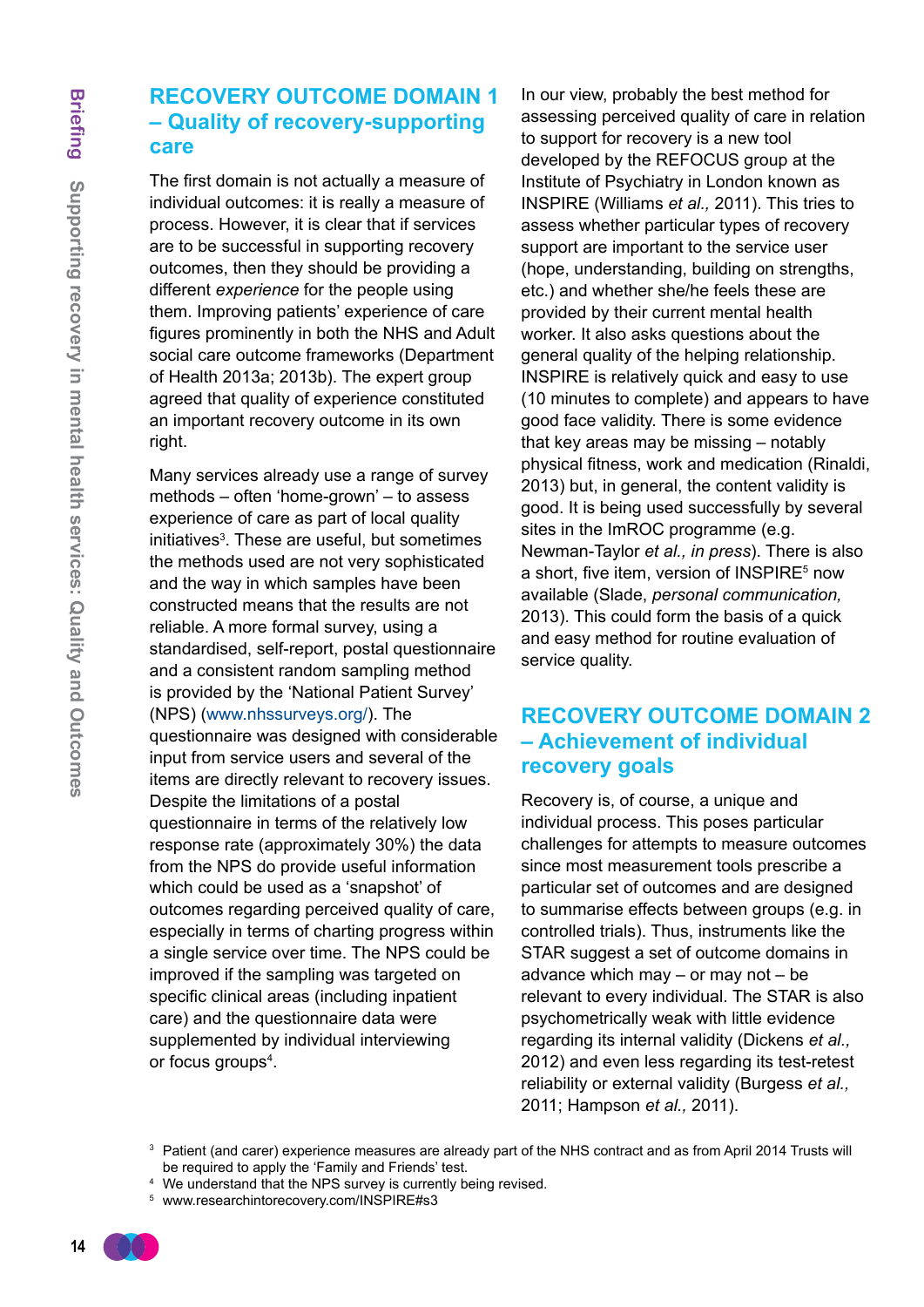Probably the best known, truly individuallybased, measure is the 'Goal Attainment Scale' (GAS), (Kirusek & Sherman, 1968). In this a specific outcome is agreed between the person and their care worker, together with different 'levels' of this outcome which might be achieved within a specific time period (e.g. *'Most likely', 'More than expected', 'Much more than expected', 'Less than expected'*  and *'Much Less than expected'*). Each level can be assigned a numerical score and different scores can also be weighted. The GAS has been widely used in mental health services and there is relatively good evidence for its inter-rater reliability and construct validity. It also shows good sensitivity to change (Hurn *et al.,* 2006) and is almost completely flexible: it can reflect more-or-less any aspiration in terms of personal life goals. In many respects, it is therefore an ideal measure for individual recovery goals. However, the data are difficult to aggregate across individuals and it is therefore difficult to compare effects across groups.

If one is not interested in aggregating results across individuals, then it is worth considering narrative accounts (recovery stories) as outcome measures. These are highly personal and individualised and can capture outcomes in a very vivid, easy-to-understand form. These stories can be very powerful indicators of the effects of recovery-supporting services and, despite their simplicity, can provide compelling evidence for the effectiveness of particular kinds of support.

### **RECOVERY OUTCOME DOMAIN 3 – Subjective measures of personal recovery**

The INSPIRE measure tries to measure the extent to which the person feels that the service is trying to support them along key recovery dimensions, but this is not the same as the person actually *feeling* more hopeful, more in control, more supported to build a life beyond illness, as a result. There are a number of examples in the literature of attempts to measure these kinds of outcomes with simple, Likert scales, e.g. *'I feel more hopeful for the future as a result of the course',* Strongly agree > Agree > Neither agree nor disagree > Disagree > Strongly disagree'. These kinds of scales are quick and easy to use, with good face validity, but they are psychometrically weak, with unknown test-retest reliability, sensitivity to change, or social desirability bias.

In terms of standardised measures for subjective recovery, these were also covered in the Burgess *et al.* (2011) review cited earlier. Using the same criteria they employed to evaluate organisational recovery-orientation they examined 22 instruments and ended up (again) with just four possible candidates.

- Recovery Assessment Scale (RAS)
- Illness Management and Recovery Scales (IMR)
- Stages of Recovery Instrument (STORI)
- Recovery Process Inventory (RPI).

(Details of these instruments are given in the Technical Appendix).

As with the organisational tools, all these instruments have their strengths and weaknesses,and the problems of crosscultural applicability still apply. They would therefore require further development and testing for routine use in an English context (or other countries). A useful measure which was not considered by Burgess *et al.,* but which was developed specifically for use in a Britain with people with a diagnosis of psychosis, is the *Questionnaire about Process of Recovery* (QPR), (Neil *et al,* 2009). This has good coverage of the key recovery dimensions – hope, control, opportunity – and excellent psychometric properties (Shanks *et al.* 2013). It also closely maps onto the **CHIME** framework – **C**onnectedness, **H**ope, **I**dentity, **M**eaning and **E**mpowerment – developed by Leamy *et al.* (2011) and has been used as the primary outcome measure in the REFOCUS study. We would therefore recommend it as the best standardised measure of personal recovery currently available for use in a British context.

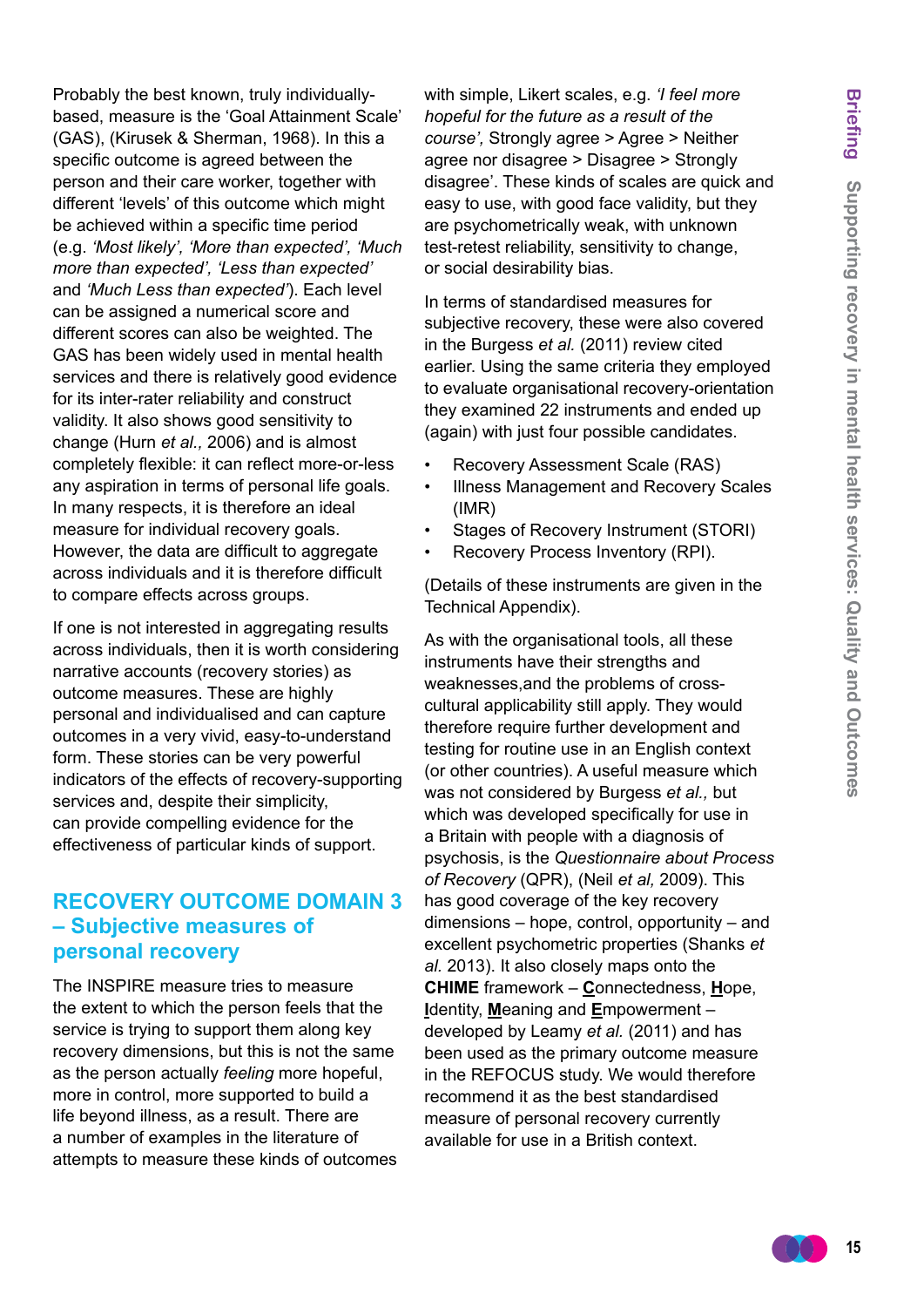# **RECOVERY OUTCOME DOMAIN 4 – Achievement of socially valued goals**

Most people's recovery story contains reference to the importance of quite objective, valued, social goals – *'somewhere to live, something to do and someone to love'*  (Perkins, 2012). These 'objective' indicators are relatively simple to define and, in principle, should be relatively straightforward to measure. For example, they are reflected in items from the NHS Outcomes Framework (Department of Health, 2013a) and the Adult Social Care Outcome Framework (Department of Health, 2013b). A list of possible indicators is suggested below:

- i. Engaged in whole or part-time paid *employment* of their choice
- ii. Accessing *volunteering*
- iii. Accessing *education or training*
- iv. Participating in *local community activities*
- v. Reporting increased *social network*
- vi. Living in *settled accommodation* of their choice where they feel safe and secure.

The problem with these 'objective' outcomes lies in ensuring that they are defined unambiguously and then in setting up systems for routine data collection. Given the enormous problems with large scale information systems, this is probably best achieved by small scale, local initiatives.

Regarding these kinds of social goals, the 'Social Inclusion Web' (Hacking & Bates, 2008) provides a practical resource to help individuals (or groups) chart and then monitor their progress regarding increasing community inclusion. It covers eight domains of social contact – employment, education, volunteering, arts & culture, faith and meaning, family and neighbourhood, physical activity and services – and assesses the number of *people* in the person's social network and the number of *places* that matter to them. The information is intended to be produced by a joint discussion between the person and their key worker and the results

are presented in an easy-to-understand, 'clock' diagram. Data from 150 service users in Liverpool demonstrated good sensitivity to change and good content validity.

The final two domains are important, but received less consensus support from our stakeholder group.

# **RECOVERY OUTCOME DOMAIN 5 – Quality of life and well-being**

Intuitively, supporting people to pursue their recovery should result in an increased 'quality of life'. There are a number of quality of life measures available, but probably the best – and most practical – for routine use is the 'Manchester Short Assessment of Quality of Life' (MANSA) (Priebe *et al.,* 1999). This has been specifically developed for use in a British context. It has good psychometric properties and has been used extensively to evaluate changes following the introduction of various service developments. It measures both objective aspects of quality of life (work, finances, social support, accommodation, safety, leisure, family, physical and mental health) and subjective satisfaction with these aspects of social adjustment. It is a very good instrument, but it does take time to administer and is probably best viewed as a research tool, rather than as a routine outcome measure. Notwithstanding, with the right kind of electronic support, it could be introduced as part of routine reviews.

The other measure which is related to 'quality of life' and is becoming increasingly popular is the 'Warwick and Edinburgh Mental Well-Being Scale' (WEMWBS) (Tennant *et al.,* 2007). This was designed as a measure of positive mental health primarily for use in population surveys. It consists of 14 items, each rated on a 5 point scale, referring to the person's experience over the last two weeks. It has good test-retest reliability and shows sensitivity to change. It also has high internal consistency and low social desirability bias. The WEMWBS is a good measure, but it was not developed as a measure of 'recovery' and the items are therefore not phrased using recovery language. They are also very similar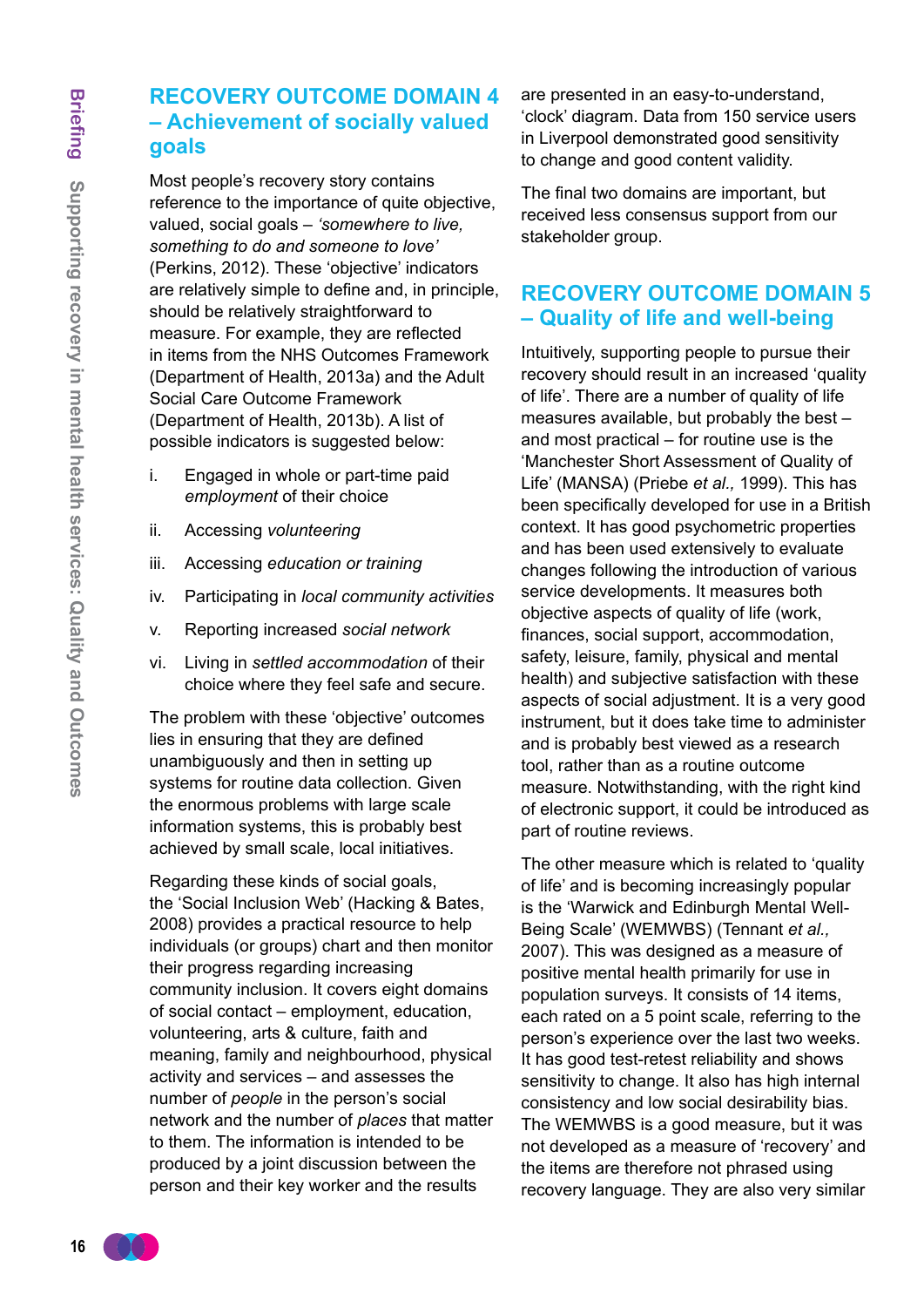to items contained in general measures of psychological distress and the WEMWBS correlates quite highly with these kinds of instruments (e.g. +0.53 with the GHQ-12).

'Well-being' should also not be assumed to be the same as 'quality of life'. Connell *et al.* (2012) in an important paper based on a synthesis of qualitative research on quality of life for people with mental health problems concluded that it includes 'well-being', but this was only one element in the construct. A number of other dimensions were also important including: subjective sense of control (particularly regarding distressing symptoms), feelings of autonomy and choice, a positive self-image, a sense of belonging, engagement in meaningful and enjoyable activities and feelings of hope. There are obvious similarities between these dimensions and basic recovery principles (hope, control, opportunity).

# **RECOVERY OUTCOME DOMAIN 6 – Service use**

Finally, we come to the controversial question of whether reduced use of mental health services can be used as an indicator of 'recovery'. The focus of recovery is on building a meaningful and satisfactory life and it can be argued that this is going to be difficult if the person is heavily dependent on mental health services (e.g. in hospital for long periods). However, simply reducing use of services cannot be justified as an indicator of facilitating recovery. Of course, use of ineffective or unnecessary services should be reduced, but it depends on the individual just how important formal services are to their recovery. Reduced use of services may therefore be an indicator of recovery for some people, but it must be a *consequence, not a cause*. It also cannot be used on its own and should only be interpreted in the context of the other kinds of measures we have been discussing here.

In terms of measuring these service-related indicators, most are covered in the NHS Outcomes Framework (Department of Health, 2010), and the Mental Health Minimum Data

Set (Health & Social Care Information Centre, 2013). Relevant items might be:

- i. number of inpatient admissions
- ii. average length of stay
- iii. time detained under MHA in hospital
- iv. subject to Supervised Community Treatment Order (CTO)
- v. number of face-to-face community contacts with psychiatrists
- vi. number of face-to-face community contacts with CPN or care coordinator
- vii. number of face-to-face community contacts with other health professionals.

# **Outcomes for staff**

There is another set of outcomes which may result from adopting more recovery-oriented approaches to mental health services. These concern the potential health benefits for *staff*. It is estimated that mental health problems among staff account for more than a third of sickness absence in the NHS (Health Service Journal, 2013a) and, given the overall cost of sickness and absence in 2012/13 was £1.55 billion (NHS Employers, 2013), this amounts to approximately half a billion pounds (£500,000,000) lost to the NHS as a whole through mental health issues in the workforce. If progress towards more recovery-oriented services could reduce these figures then there are clearly huge potential benefits in terms of improved health for staff and reduced costs. Is this feasible?

At the moment we simply don't know. There is little formal research specifically relating to the impact of more recovery-oriented services. However, anecdotal evidence suggests that staff frequently report how much they like working in ways to support recovery – it allows them to do the things they came into the job to do: *'it just feels right.'* Our impression is therefore that working in recovery-focused ways can reduce sickness and absence and improve job satisfaction for staff (e.g. see Health Service Journal, 2013b).

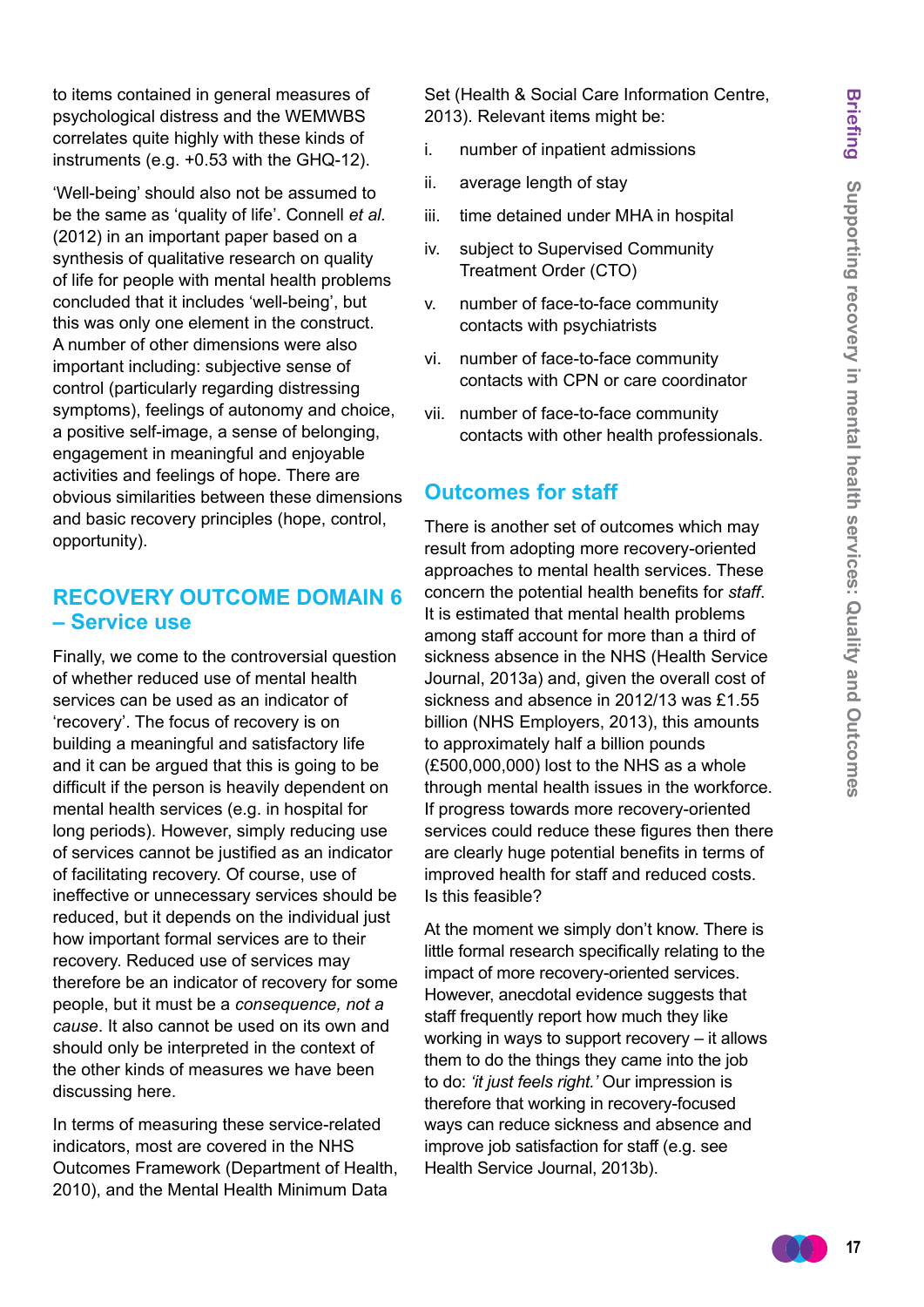Recovery-oriented organisations should also apply the same principles to support those employed to deliver the services as they do to those using them. We are currently building a repertoire of Human Resources, Occupational Health and workforce approaches based on recovery principles and aimed at increasing job satisfaction and reducing work-stress related sickness. These approaches will be the subject of a forthcoming briefing paper. In the meantime, the potential benefits for staff – and for organisations – from adopting recovery-oriented principles need further systematic investigation.

### **Conclusions**

Recovery is a complex construct and measuring quality and outcomes is therefore bound to be a complex process. This has to be acknowledged. It cannot be reduced to a single measure or practice just because this is convenient. At the heart of recovery outcomes must be the experience of the person themselves and their unique hopes and dreams for the future. In terms of measurement, this is probably still the most difficult area.

Having said this, considerable progress has been made. We are now in a position to describe in reasonable detail what constitutes an effective, 'recovery-oriented' service, at both an individual and an organisational level and we can support many of our conclusions with good quality evidence. The notion that, *'Recovery sounds alright, but it's too difficult to define and it's not evidence-based'* is therefore not sustainable. How services may more effectively support recovery *is* definable. Our problem – as in many other areas of mental health services – therefore lies in implementing what we know to be important, rather than not knowing what this is.

Similarly, despite all the methodological problems, we can agree on a simple framework for recovery outcomes. This includes an improved experience of care, support for individual and socially-valued goals and enhanced feelings of hope and control. What we now need to do is to agree on the details of these broad domains and develop practical systems for routinely collecting the necessary information to monitor these outcomes.

There are also arguments for considering attempts to measure 'quality of life' and 'well-being', but these are less strong. We must also be clear that they are not the same thing. Comprehensive measures of quality of life are likely to have a strong relationship with subjective measures of recovery, but narrow measures of well-being will not. Measures of recovery outcomes based on service use also have some value, but only taken in the context of other measures. We should surely be aiming for people to be less dependent on services, but we should be aiming to do this by supporting their choices, not by forcing 'choices' upon them.

So, much remains to be done. In the current climate we will undoubtedly continue to suffer the familiar round of changes to the structure and functions of different parts of health and social care – 'stirring the pot' in a different direction – combined with severe overall restrictions on funding which now look likely to persist into the foreseeable future. We therefore need to think of how we are going to pursue the goals of establishing more 'recovery-supporting' services using methods which go beyond simply 'salami slicing' existing services. We may need to start to consider reforms, including in relation to the workforce and the balance between 'peer support' staff and traditional mental health professionals. Questions about outcomes and cost-effectiveness will be central to these debates.

### **Recommendations**

- **1. For health and social care providers**
- 1.1 Acknowledge that defining 'quality' in services to support recovery for people with mental health problems is not simple or one-dimensional.
- 1.2 Recognise that recovery is based on simple, human needs: to have hope for the future, to feel somewhat in control of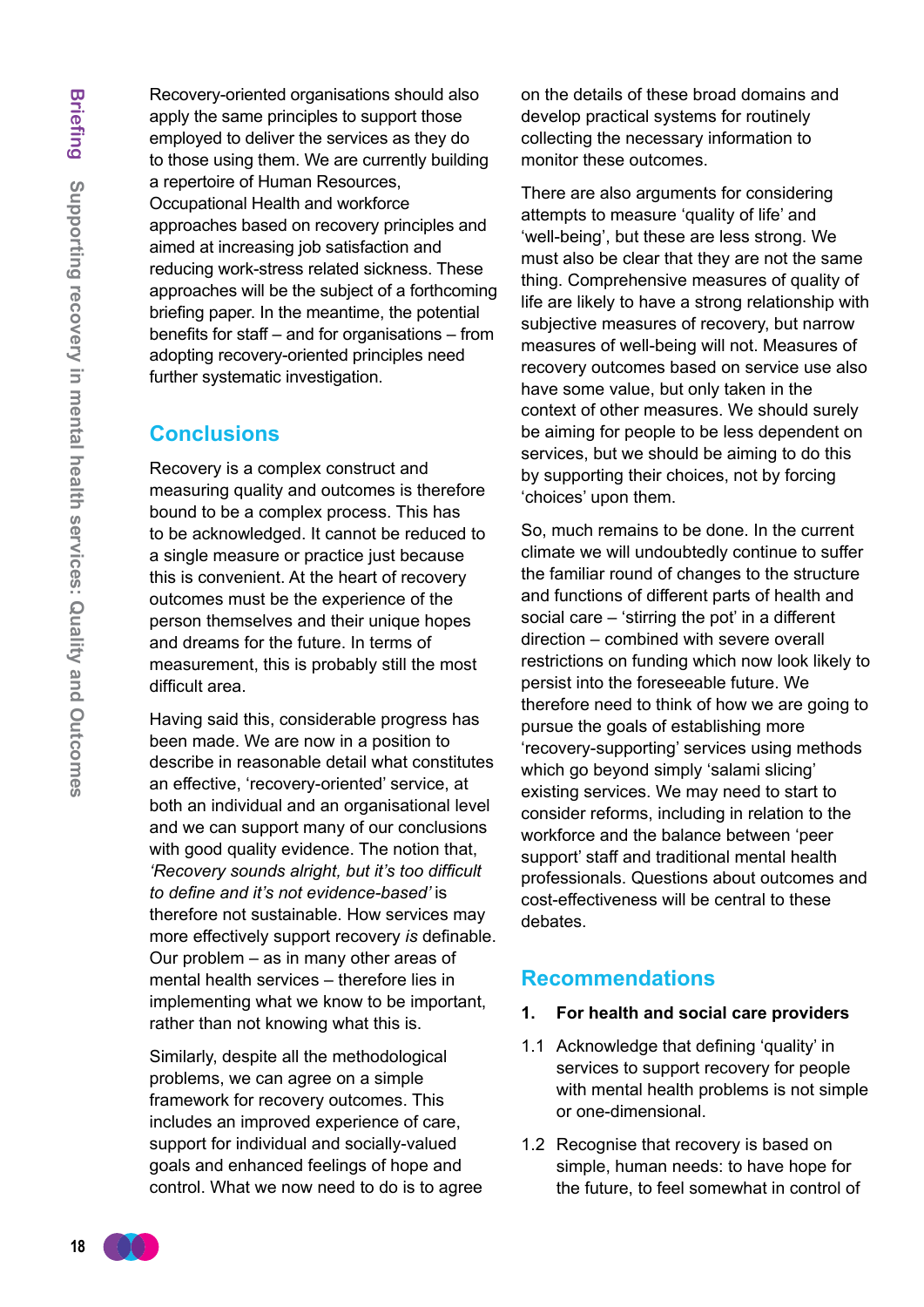your life and to be able to have access to the ordinary things that make life meaningful – somewhere to live, something to do, someone to care about you, and a feeling that you are a part of society, not excluded from it.

- 1.3 Ensure that all staff are managed not just in terms of their technical competence in delivering 'evidence-based' interventions which will support these goals, but also their ability to form honest and respectful relationships with the people using services.
- 1.4 Give consistent messages to staff that support for recovery is a priority and that this can be achieved without significant additional costs.
- 1.5 Encourage staff to think beyond the traditional roles of 'expert professionals' and 'passive patients' and work together with the people who use services to 'co-produce' services which support recovery outcomes.
- 1.6 Encourage boards to ensure that recovery-focused outcomes are given priority throughout their organisations.
- 1.7 Using the outcome framework described in this paper, agree specific measures with service users and carers to be used locally which adequately reflect recoveryoriented outcomes and establish practical systems for routinely collecting this information.

#### **2. For health and social care commissioners**

- 2.1 Recognise that supporting recovery is complex and cannot be reduced to a single quality or outcome measure, no matter how superficially attractive this might appear.
- 2.2 Look for evidence that providers place emphasis on improving the *process* of care (quality of experience) *in addition* to the delivery of evidence-based interventions aimed at securing specific outcomes.
- 2.3 Notwithstanding 2.2 above, look for evidence that local providers are offering a number of key service developments – peer support workers, recovery colleges, shared decision-making, supported self-management, Individual Placement and Support (IPS), *'No Force First'* – which are likely to lead to desirable, recovery-focused outcomes.
- 2.4 Recognise that the application of key recovery principles – 'expert patient', personalisation, choice, importance of self-management and shared decisionmaking – are common to the effective management of long-term conditions in *both* mental *and* physical health services.
- 2.5 Recognise that these 'long-term condition management' models require an emphasis on supporting people to achieve social (life) goals in addition to symptom management.
- 2.6 Using the outcome framework described in this paper, agree specific measures to be used locally with providers, service users and carers which adequately reflect recovery-oriented outcomes and establish practical systems for routinely collecting this information.

#### **3. For government and NHS England**

- 3.1 Ensure that 'transactional models' of health care delivery (e.g. PBR) support the central importance of the provision of effective relationships in healthcare.
- 3.2 Ensure that central, regulatory bodies such as the Care Quality Commission embed a framework for delivering highquality, recovery-oriented services and recovery-focused outcomes into their mental health inspection methodology.
- 3.3 Within an agreed framework for quality and outcomes for mental health services which will support recovery, encourage local commissioners and providers – and user and carer groups – to work together to agree on systems for routinely collecting and feeding back relevant information to monitor performance.

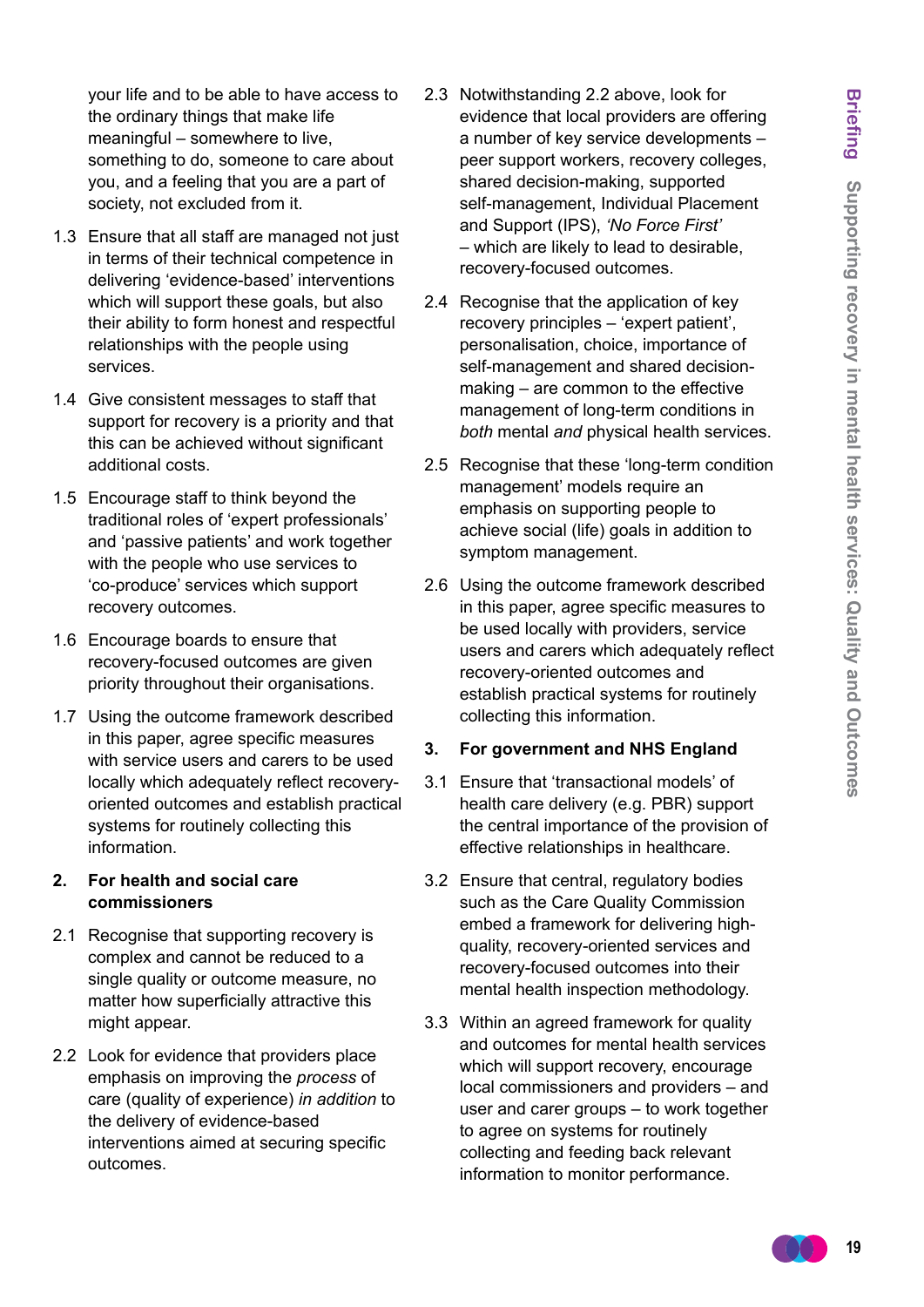# **PART II. TECHNICAL APPENDIX**

In this section we will present detailed technical support for a number of the conclusions and recommendations cited above. The structure replicates Part I.

# **Quality indicators at an individual level –** *Recovery-promoting relationships*

**Box A: NICE Quality Standards for service user experience in adult mental health (QS14 Issued December 2011) [http://publications.nice.org.uk/quality-standard-for-service-user](http://publications.nice.org.uk/quality-standard-for-service-user-experience-in-adult-mental-health-qs14)[experience-in-adult-mental-health-qs14](http://publications.nice.org.uk/quality-standard-for-service-user-experience-in-adult-mental-health-qs14)**

**Statement 1.** People using mental health services, and their families or carers, feel optimistic that care will be effective.

**Statement 2.** People using mental health services, and their families or carers, feel they are treated with empathy, dignity and respect.

**Statement 3.** People using mental health services are actively involved in shared decisionmaking and supported in self-management.

**Statement 4.** People using community mental health services are normally supported by staff from a single, multidisciplinary community team, familiar to them and with whom they have a continuous relationship.

**Statement 5.** People using mental health services feel confident that the views of service users are used to monitor and improve the performance of services.

**Statement 6.** People can access mental health services when they need them.

**Statement 7.** People using mental health services understand the assessment process, their diagnosis and treatment options, and receive emotional support for any sensitive issues.

**Statement 8.** People using mental health services jointly develop a care plan with mental health and social care professionals, and are given a copy with an agreed date to review it.

**Statement 9.** People using mental health services who may be at risk of crisis are offered a crisis plan.

**Statement 10.** People accessing crisis support have a comprehensive assessment, undertaken by a professional competent in crisis working.

**Statement 11.** People in hospital for mental health care, including service users formally detained under the Mental Health Act, are routinely involved in shared decision-making.

**Statement 12.** People in hospital for mental health care have daily one-to-one contact with mental healthcare professionals known to the service user and regularly see other members of the multidisciplinary mental healthcare team.

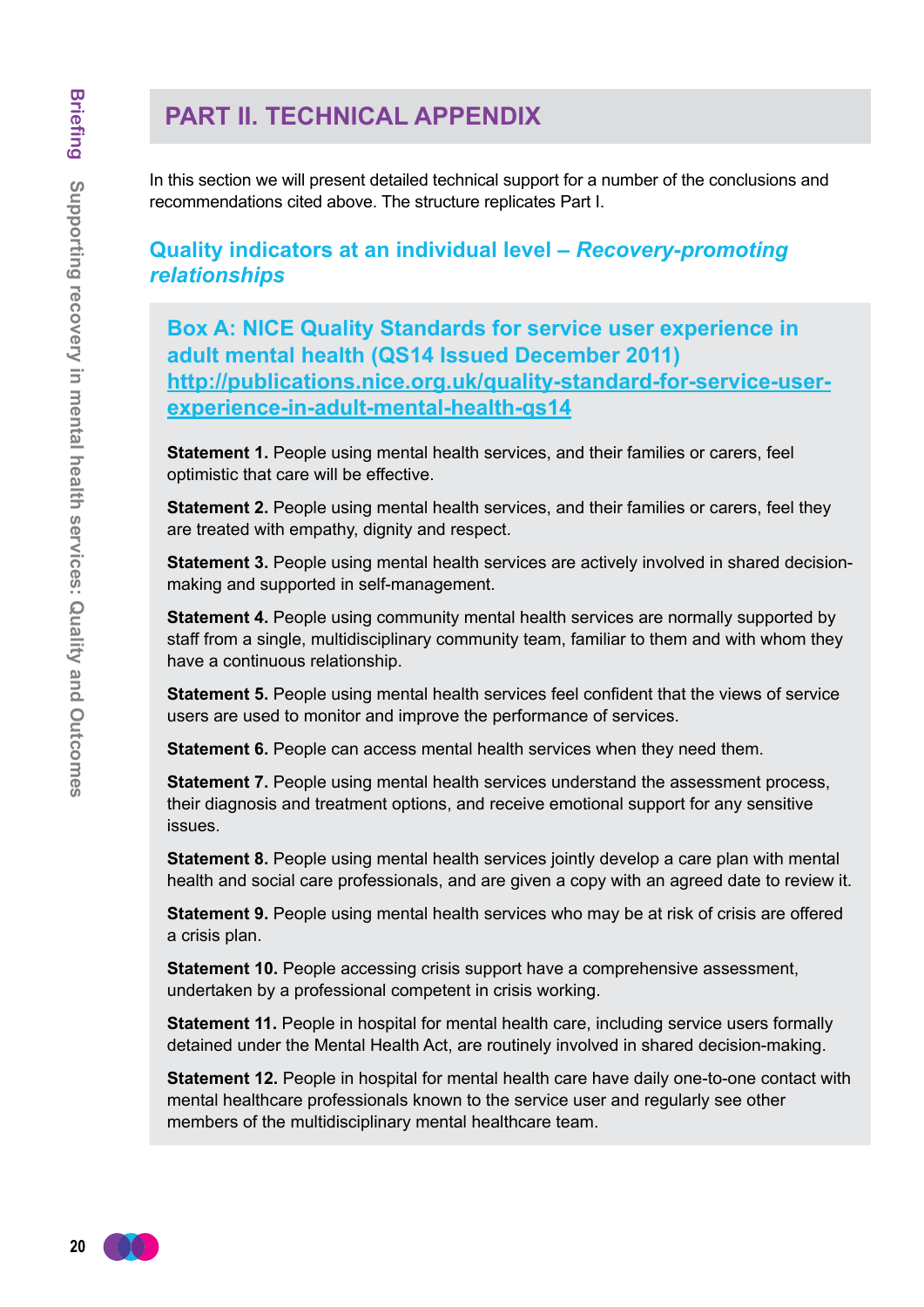**Statement 13.** People in hospital for mental health care can access meaningful and culturally appropriate activities seven days a week, not restricted to 9am to 5pm.

**Statement 14.** People in hospital for mental health care are confident that control and restraint, and compulsory treatment including rapid tranquillisation, will be used competently, safely and only as a last resort with minimum force.

**Statement 15.** People using mental health services feel less stigmatised in the community and NHS, including within mental health services.

# **Specific approaches**

### **Housing First (Shelter, 2008)**

Key features:

- Offers immediate (or relatively immediate) permanent accommodation for people is provided to service users directly from the streets, without the requirement of assessed housing 'readiness'.
- There are no preconditions of treatment access or prior engagement with health services ('housing first, not treatment first').
- A harm-reduction approach is taken to dependency issues, abstinence is not required.
- There is a separation of access to housing from engagement with services to address health, social care and other support needs.
- Comprehensive support services are offered and brought to the service user. Typically, these include multi-disciplinary specialists, including physical and mental health workers; drug and alcohol treatment workers, employment support workers and peer workers. These are either employed within the housing agency, or brokered from communitybased services.
- Promotes consumer choice regarding engagement with services, including the right to refuse. The programme only demands that service users pay rent, abide by the tenancy conditions and agree to a visit by a support worker (usually) once a week.
- Support can 'float away' or return as needs arise and the housing is maintained even if the resident leaves the programme (for example through imprisonment or hospital admission).

# **Individual Placement with Support (IPS)**

Key principles (after Becker, Drake & Concord, 1994):

- 1. Competitive employment is the goal (whole or part-time).
- 2. No selection criteria are used beyond expressed motivation to obtain employment, i.e. it is accessible to *all* those who want to work.
- 3. There is a focus on consumer preference – *'fitting the job to the person, not the person to the job'.*
- 4. It is based on rapid job search and placement. Thus, it minimises preemployment assessment and training (*'place-then-train', not 'train-then-place'*).
- 5. Relies on close working between employment specialists (ES) and clinical teams. The ES is embedded in the clinical team and takes a full-part in all its activities (attending assessment meetings, contributing to clinical reviews, recording in notes, etc.).
- 6. Provides individualised, long-term support with continuity.
- 7. Includes access to expert benefits (pensions) advice.

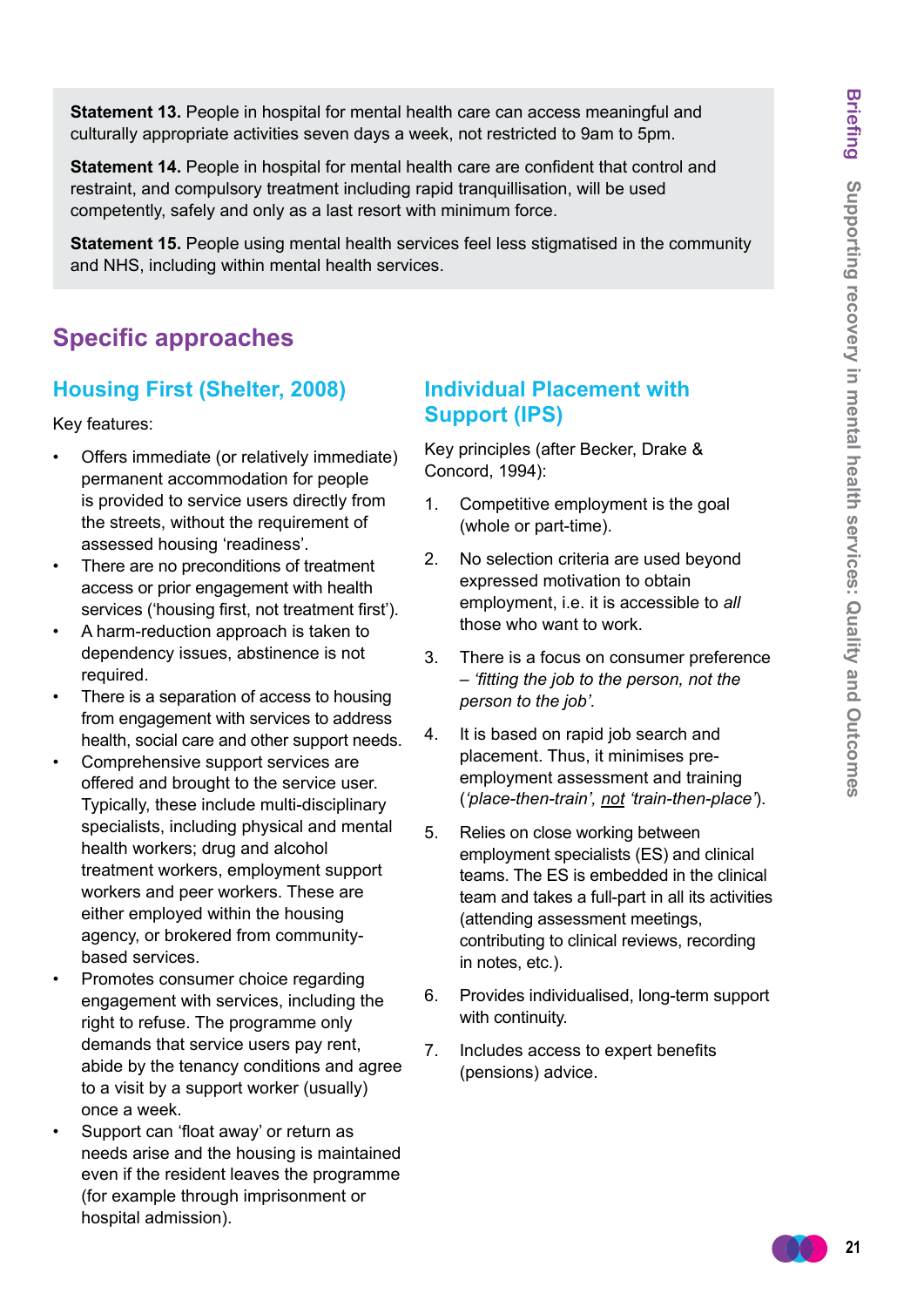# **Quality indicators at an organisational level**

Burgess *et al.* (2011) recommended measures to assess the quality of recoveryoriented organisations:

- i. **Recovery Oriented Systems Indicators (ROSI) –** This is a 65 item questionnaire consisting of two sections: (a) the Adult Consumer Self-report Survey (n=42 items) and the Administrative Data Profile (n=23 items). It is psychometrically quite sound, but it is also long and laborious and not well suited for routine use.
- ii. **Recovery Self Assessment (RSA) –** This was developed on the basis of an extensive review undertaken by service users and providers. It comprises five factors: (a) *'Is the service focused on user-defined life goals'?;* (b) *'Does it involve service users in the development and provision of programmes?';* (c) *'Does it offer a diversity of treatment options?';* (d) *'Are service users' choices respected by staff and is coercive treatment avoided?';* and (e) *'Are services individually-tailored to different cultures and interests and are active attempts are made to connect with the local community?'* The instrument has good internal consistency and face validity, but there are some doubts regarding its cross-cultural applicability.
- iii. **Recovery Oriented Practices Index (ROPI) –** This was developed by Mancini & Finnerty (2005) in New York but has been adapted for use in a British context as the **'Scottish Recovery Indicator'**. It consists of eight dimensions, each containing a number of specific items which are rated on a five-point scale from 'absence' to 'full adherence'. The ratings are made by mixed groups of staff and service users working together to arrive at a consensus. The SRI contains areas which are clearly linked to achieving a more recovery-oriented service, but also contains dimensions which simply reflect basic good practice. There is little evidence regarding its psychometric properties.

iv. **Recovery Promotion Fidelity Scale (RPFS) –** This was developed specifically to assess the degree to which mental health agencies incorporate key recovery principles and practices into their services and operations. The development involved a series of focus groups consisting of service users, carers, managers and clinicians. The final analysis produced 12 items, organised into five domains, each corresponding to a different area of recovery practice. The instrument is intended to guide self-assessments of recovery practice in community agencies and the authors acknowledge that further research is now required to investigate the relationship between the items and recovery outcomes.

# **The ImROC '10 key challenges' – content validity**

Le Boutillier *et al.* (2011) reviewed 30 international documents offering guidance for recovery-oriented practice and found four key domains. These were:

- i. **Working relationships** Practitioners demonstrate a genuine desire to support individuals and their families to fulfil their potential and to shape their own future. A therapeutic relationship is essential in supporting recovery where partnership working and hope is promoted.
- ii. **Supporting personally defined recovery –** Practitioners focus on personally defined recovery and view recovery at the heart of practice and not as an additional task. Individuals are supported to define their own needs, goals, dreams and plans for the future to shape the content of care. Individuality, informed choice, peer support, strengths focus, and holistic approach are contained in this practice domain.
- iii. **Organisational commitment –** Organisations that support recovery demonstrate a commitment to ensure that the work environment and service structure is conducive to promoting recovery-oriented practice.

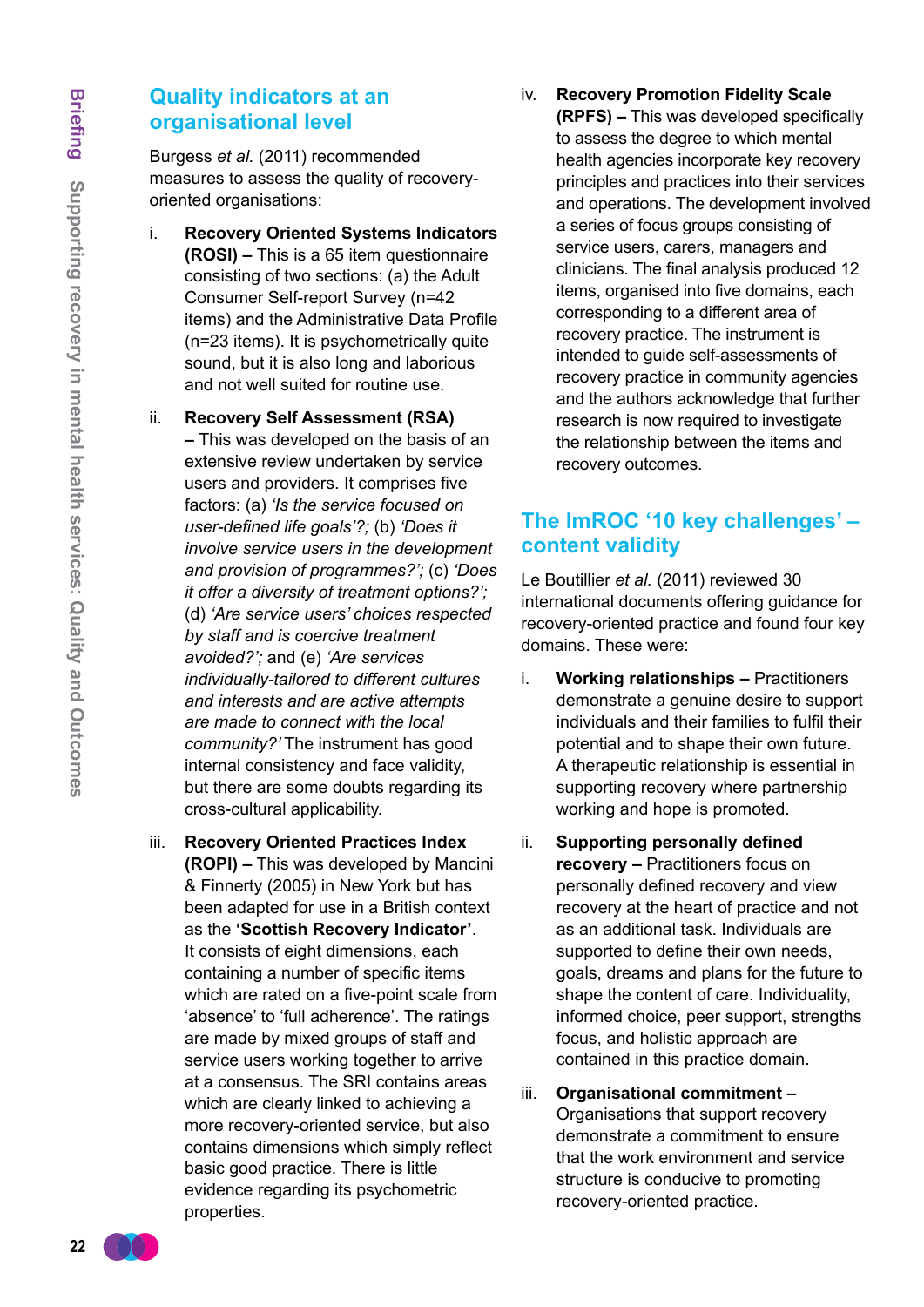The organisational culture gives primacy to recovery, focuses on, and adapts to, the needs of people rather than those of services. Recovery vision, workplace support structures, quality improvement, care pathway and workforce planning sit within this practice domain.

iv. **Promoting citizenship –** The core aim of services is to support people who live with mental illness to reintegrate into

society and to live as equal citizens. Citizenship is central to supporting recovery, where the right to a meaningful life for people living with sever and enduring mental illness is advocated. Seeing beyond service user rights, social inclusion and meaningful occupation are grouped in this practice domain.

These domains map onto the '10 key challenges' as shown in Box B.

# Box B: ImROC '10 key challenges' and Le Boutillier *et al's* key **domains of recovery-supportive practice**

|                                  | ImROC '10 key challenges'                                                                                                                                                                             | <b>Practice domains</b> |
|----------------------------------|-------------------------------------------------------------------------------------------------------------------------------------------------------------------------------------------------------|-------------------------|
| 1 <sub>1</sub>                   | Changing the nature of day-to-day interactions and the<br>quality of experience                                                                                                                       | I, II                   |
| 2 <sub>1</sub>                   | Delivering comprehensive, user-led education and<br>training programs                                                                                                                                 | $\mathbf{III}$          |
| 3.                               | Establishing a Recovery Education Centre ('Recovery<br>College') to drive the programs forward                                                                                                        | $\mathbf{III}$          |
| 4.                               | Ensuring organisational commitment, creating the culture<br>and ensuring leadership                                                                                                                   | $\mathbf{III}$          |
| 5 <sub>1</sub>                   | Increasing personalisation and choice                                                                                                                                                                 | $\mathbf{II}$           |
| 6.                               | Transforming the workforce – providing increased<br>opportunities for people with lived experience to<br>be employed in the workforce (monitoring quality,<br>co-producing training, delivering care) | III, II                 |
| $7_{\scriptscriptstyle{\ddots}}$ | Changing the way we approach risk assessment and<br>management - moving from 'risk' to 'safety'                                                                                                       | $\mathbf{III}$          |
| 8.                               | Redefining user involvement to achieve a true working<br>partnership                                                                                                                                  | $\mathbf{H}$            |
| 9.                               | Supporting staff in their recovery journey                                                                                                                                                            | $\mathbf{III}$          |
|                                  | 10. Increasing opportunities for building a life beyond illness<br>(e.g. promoting access to housing, employment,<br>community integration, etc.)                                                     | IV                      |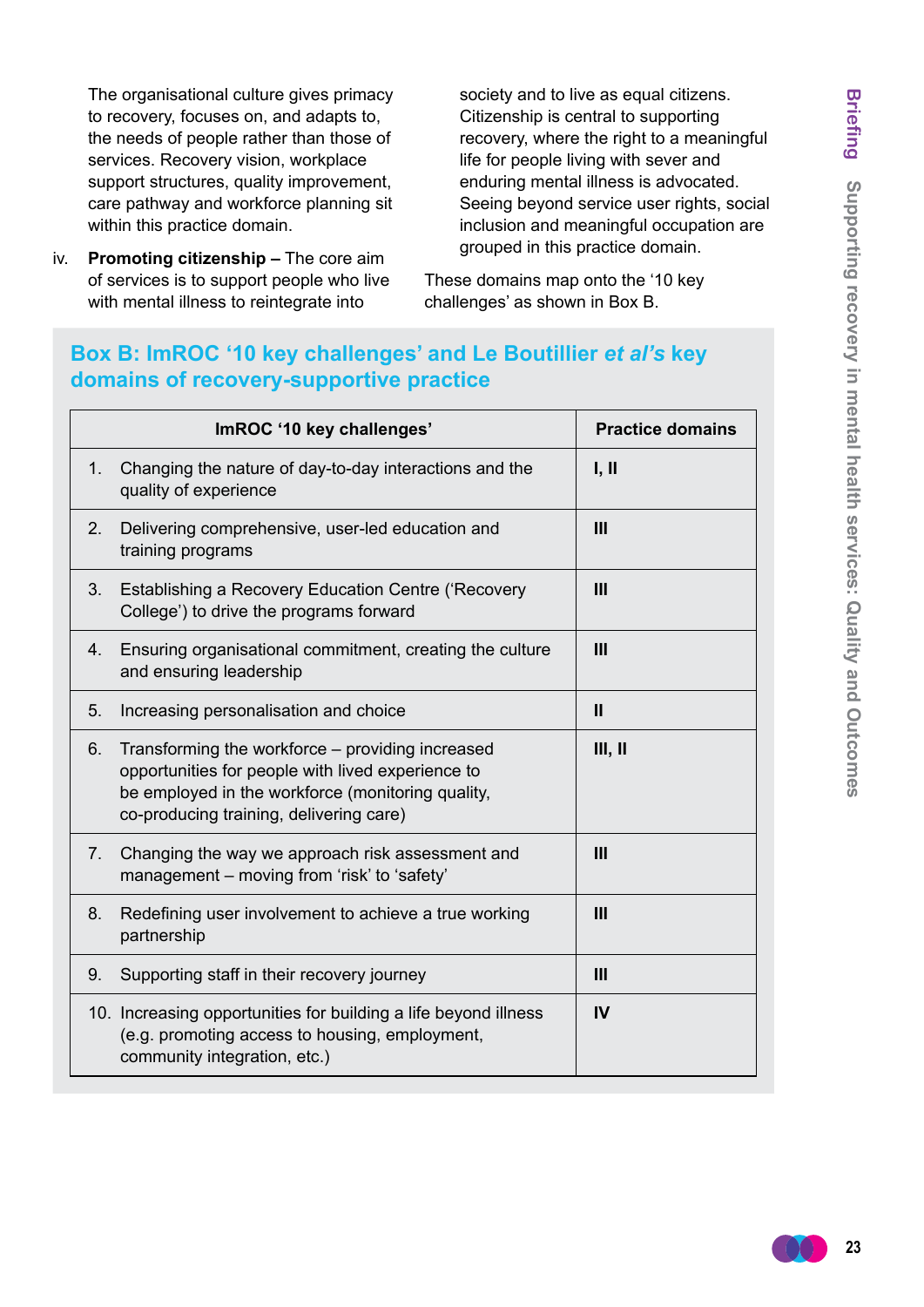# **Outcomes**

# **DOMAIN 1 – Quality of recovery-supporting care – INSPIRE (Williams** *et al.,* **2011)**

21 items with two sub-scales 'Support' and 'Relationships'. The former tries to assess whether particular types of recovery support are important to the service user (hope, understanding, building on strengths, etc.) and whether she/he feels these are provided by their current mental health worker. The latter asks questions about the general quality of the helping relationship (feels listened to, respect, positive belief in recovery.

Although INSPIRE is already quite a short instrument, discussions with Professor Slade suggest that it could be amended to an even shorter form using the 'CHIME' conceptual framework for recovery – *Connectedness, Hope, Identity, Meaning and Empowerment*  – derived by Leamy *et al.* (2011) based on a systematic literature review and narrative synthesis. This is shown in Box C below. Further information is available from: www.researchintorecovery.com/inspire

# **Box C: Suggestions for a short version of the INSPIRE scale using the CHIME dimensions (Leamy** *et al.,* **2011)**

|    | 'CHIME' dimension    | <b>INSPIRE</b> item                                           |
|----|----------------------|---------------------------------------------------------------|
| 1. | <b>CONNECTEDNESS</b> | My worker helps me to feel supported by other people          |
| 2. | <b>HOPE</b>          | My worker helps me to have hopes and dreams for the<br>future |
| 3. | <b>IDENTITY</b>      | My worker helps me to feel good about myself                  |
| 4. | <b>MEANING</b>       | My worker helps me to do things that mean something<br>to me  |
| 5. | <b>EMPOWERMENT</b>   | My worker helps me to feel in control of my life              |

# **DOMAIN 2 – Achievement of individual recovery goals – 'Goal Attainment Scaling' (GAS) developed by Kirusek & Sherman (1968)**

A worked example is given in Box D.

# **Box D: An example of Goal Attainment Scaling**

#### *Personal goal: Learning to drive within one year*

| (-2) Much less              | $(-1)$ Less than                      | (0) Most likely                                    | $(+1)$ More than      | (+2) Much more                                 |
|-----------------------------|---------------------------------------|----------------------------------------------------|-----------------------|------------------------------------------------|
| than expected               | expected                              | outcome                                            | expected              | than expected                                  |
| Not completed<br>10 lessons | Not passed<br>written or<br>practical | Passed written,<br>but not practical and practical | <b>Passed written</b> | Passed written<br>and practical in<br>6 months |

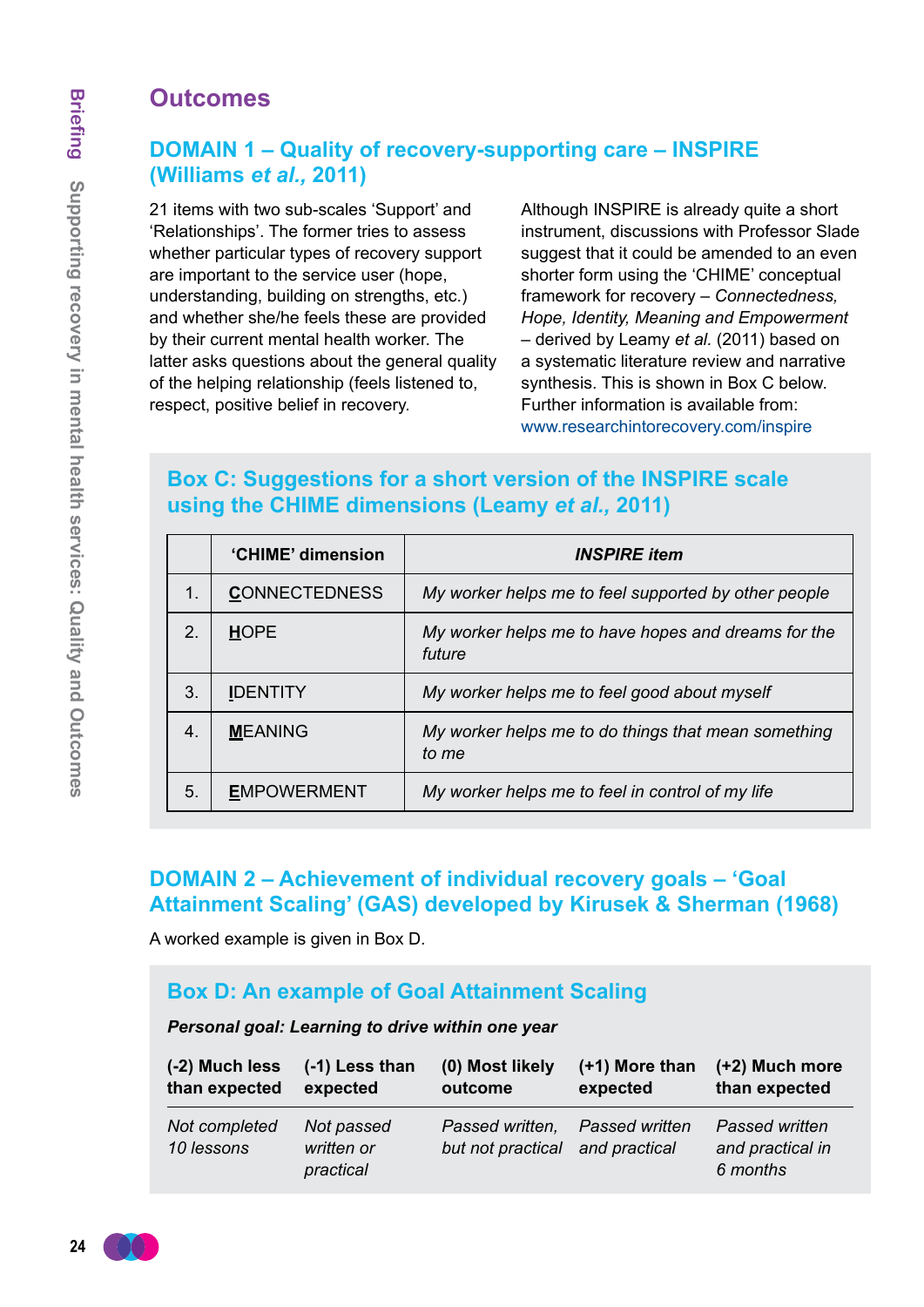# **DOMAIN 3 – Subjective measures of personal recovery**

Burgess *et al.* (2011) recommended measures to assess the subjective recovery outcomes.

- i. **Recovery Assessment Scale (RAS) –** assesses hope, willingness to ask for help, illness management, goal-orientation and self-determination (24 items).
- ii. **Illness Management and Recovery Scales (IMR) –** assesses knowledge about illness, medication and side-effects, coping strategies and relapse prevention, symptom management (15 items).
- iii. **Stages of Recovery Instrument (STORI) –** based on characterising the person's a 'stage' of recovery using a model comprising 'moratorium', 'awareness', 'preparation', 'rebuilding' and 'growth' (50 items).
- iv. **Recovery Process Inventory (RPI) –** assesses anguish, connectedness to others, confidence/purpose, living situation, care/help from others, hopefulness/help for self (22 items).

We would add for consideration:

The *Questionnaire about Process of Recovery* **(QPR) (Neil** *et al,* **2009)** consists of 22 items, each rated on a five-point scale, which break down into two factors 'intrapersonal' (n=17 items) covering such items as *"I feel that my life has a purpose"*  and *"I can take charge of my life";* and 'interpersonal' (n= 5 items) covering items such as: *"Meeting people who have had similar experiences makes me feel better"* and *"My recovery has helped challenge other peoples' views about getting better".*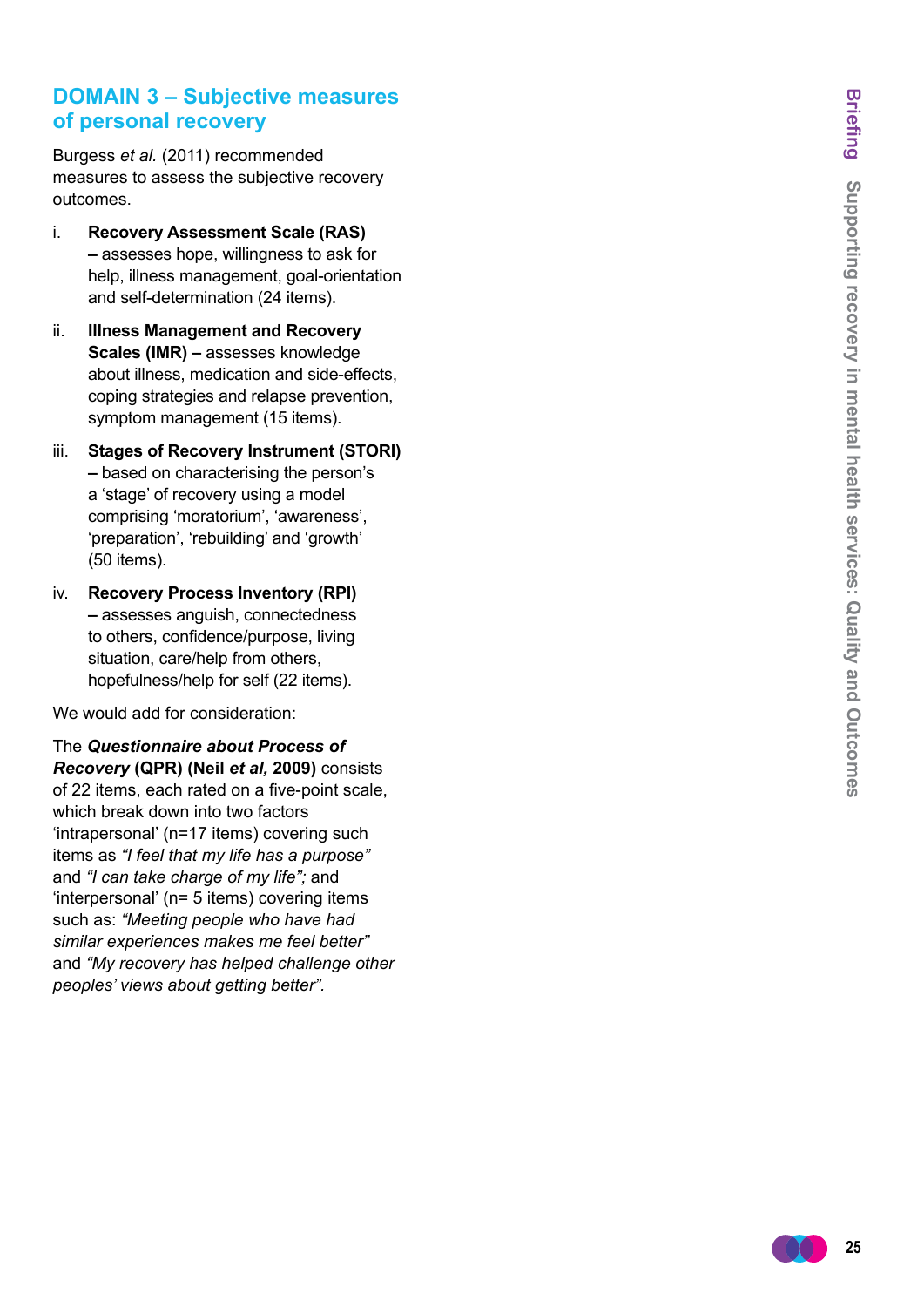# **REFERENCES**

Alakeson, V. & Perkins, R. (2012) *Personalisation and Personal Budgets. ImROC Briefing paper 2.* London: Centre for Mental Health.

Ashcraft, L., Bloss, M. & Anthony, W.A. (2012). The Development and Implementation of "No Force First" as a Best Practice. *Psychiatric Services,* **63**, 415 - 417.

Baker, E., Fee, J., Bovingdon, L., Campbell, T., Hewis, E., Lewis, D., Mahoney, L. & Roberts, G. (2013) From taking to using medication: recovery-focussed prescribing and medication management. *Advances in Psychiatric Treatment,* **19**, 2-10.

Becker, D.R., Drake, R.E. & Concord, N.H. (1994) Individual placement and support: a community mental health center approach to vocational rehabilitation. *Community Mental Health Journal,* **30**, 193-206.

Bird, V., Leamy, M., Le Boutillier, C., Williams, J., & Slade, M. (2011) *REFOCUS: Promoting recovery in community mental health services.*  London: RETHINK.

Boardman, J. & Friedli, L. (2012) *Recovery, Public Mental Health and Wellbeing. ImROC Briefing paper 3.* London: Centre for Mental Health.

Boardman, J., Slade, M. & Shepherd, G. (2013) *Assessing recovery – seeking agreement about key domains.* Unpublished report for the Department of Health. London: Centre for Mental Health, 134-138 Borough High Street, SE1 1LB.

Boardman, J. & Roberts, G. (*in press*) *Risk, Safety and Recovery. ImROC Briefing paper.* London: Centre for Mental Health, NHS Confederation.

Bond, G.R., Drake, R.E. & Becker, D. (2008) An update on randomized controlled trials of evidence-based supported employment. *Psychiatric Rehabilitation Journal,* **31**, 280-290. Bora, R., Leaning, S., Moores, A. & Roberts, G. (2010) Life coaching for mental health recovery: the emerging practice of recovery coaching. *Advances in Psychiatric Treatment,* **16**, 459-467.

Borg, M. & Kristiansen, K. (2004) Recoveryoriented professionals: Helping relationships in mental health services. *Journal of Mental Health,* **13**, 493-505.

Burns, T., Catty, J., Becker, T., Drake, R., Fioritti, A., Knapp, M., Lauber, C., Tomov, T., Busschbach, J. v., White, S. & Wiersma, D. (2007) The effectiveness of supported employment for people with severe mental illness: a randomised controlled trial. *The Lancet,* **370**, 1146-1152.

Burgess, P., Pirkis, J., Coombs, T. & Rosen, A. (2011) Assessing the value of existing recovery measures for routine use in Australian mental health services. *Australian and New Zealand Journal of Psychiatry,* **45**, 267-280.

Connell, J., Brazier, J.E., O'Cathain, A., Lloyd-Jones, M. and Paisley S. (2012) Quality of life of people with mental health problems: a synthesis of qualitative research. *Health and Quality of Life Outcomes,* 10:138. DOI: 10.1186/1477-7525-10-138. URL: http://www.hqlo.com/content/10/1/138

Copeland, M.E. (2011) *Wellness Recovery Action Plan (WRAP).* http://mentalhealthrecovery.com/store/wrap.html

Davies, S., Wakely, E., Morgan, S. & Carson, J. (2012) *Mental health recovery heroes past and present. A handbook for mental health care staff, service users and carers.* Brighton: Pavilion Press.

Deegan, P.E. & Drake, R.E. (2006) Shared Decision Making and Medication Management in the Recovery Process. *Psychiatric Services,* **57**, 1636-1639.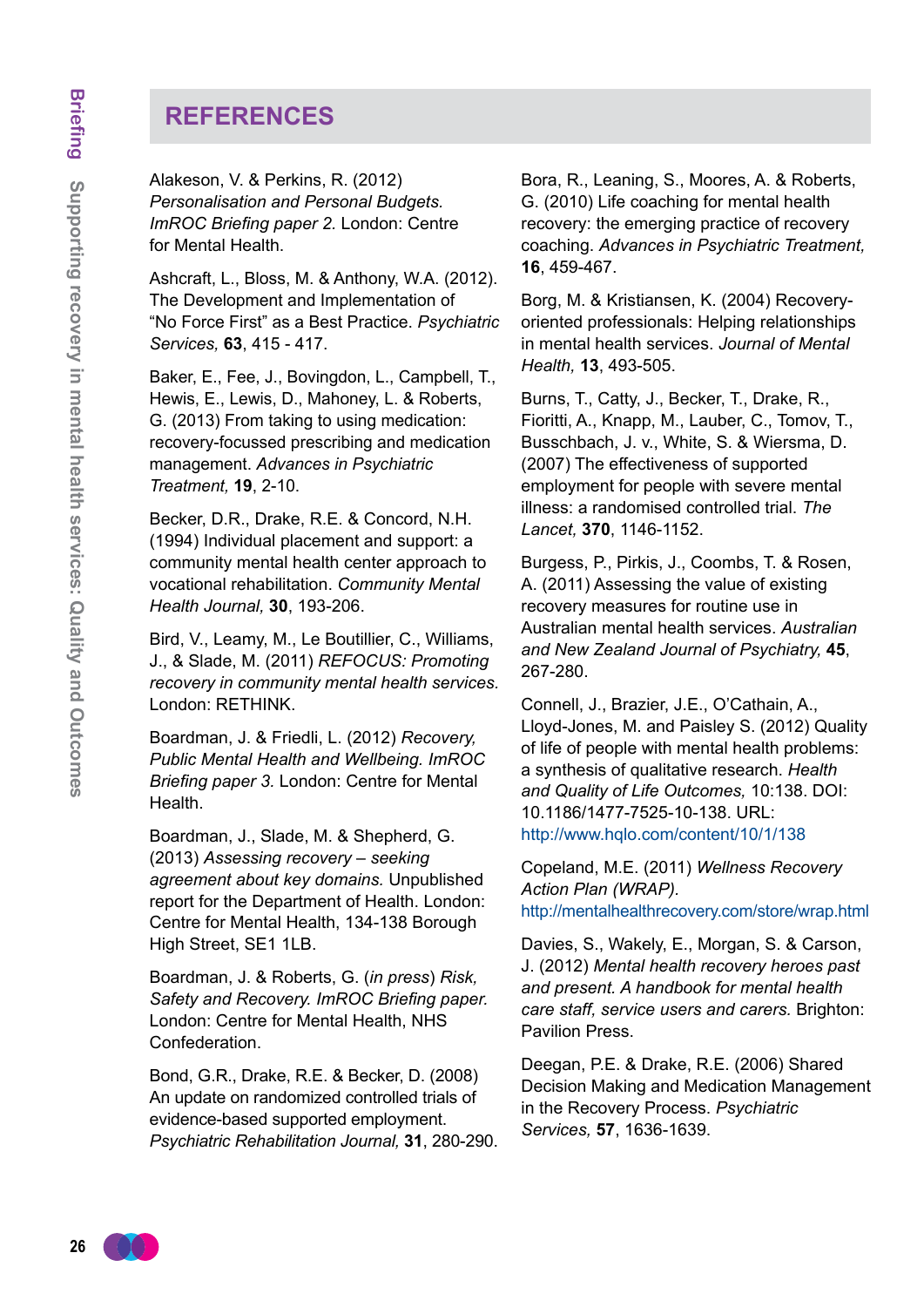Department of Health (2007) *Independence, choice and risk: a guide to best practice in supported decision-making.* 

[http://webarchive.nationalarchives.gov.uk/](http://webarchive.nationalarchives.gov.uk/20130107105354/http://www.dh.gov.uk/en/Publicationsandstatistics/Publications/PublicationsPolicyAndGuidance/DH_074773) [20130107105354/http://www.dh.gov.uk/en/](http://webarchive.nationalarchives.gov.uk/20130107105354/http://www.dh.gov.uk/en/Publicationsandstatistics/Publications/PublicationsPolicyAndGuidance/DH_074773) [Publicationsandstatistics/Publications/](http://webarchive.nationalarchives.gov.uk/20130107105354/http://www.dh.gov.uk/en/Publicationsandstatistics/Publications/PublicationsPolicyAndGuidance/DH_074773) [PublicationsPolicyAndGuidance/DH\\_074773](http://webarchive.nationalarchives.gov.uk/20130107105354/http://www.dh.gov.uk/en/Publicationsandstatistics/Publications/PublicationsPolicyAndGuidance/DH_074773)

Department of Health/HMG (2011) *No health without mental health: a cross-government mental health outcomes strategy for people of all ages.* London: Department of Health. http://www.dh.gov.uk/mentalhealthstrategy

Department of Health (2013a) *The NHS Outcomes Framework 2014-15*. London: Department of Health. [https://www.gov.uk/](https://www.gov.uk/government/publications/nhs-outcomes-framework-2014-to-2015) [government/publications/nhs-outcomes](https://www.gov.uk/government/publications/nhs-outcomes-framework-2014-to-2015)[framework-2014-to-2015](https://www.gov.uk/government/publications/nhs-outcomes-framework-2014-to-2015)

Department of Health (2013b) *The 2014/2015 Adult Social Care Outcomes Framework.*  London: Department of Health. [https://www.](https://www.gov.uk/government/publications/adult-social-care-outcomes-framework-2014-to-2015) [gov.uk/government/publications/adult-social](https://www.gov.uk/government/publications/adult-social-care-outcomes-framework-2014-to-2015)[care-outcomes-framework-2014-to-2015](https://www.gov.uk/government/publications/adult-social-care-outcomes-framework-2014-to-2015)

De Silva, D. (2011) *Helping people help themselves.* London: The Health Foundation. [http://www.health.org.uk/publications/](http://www.health.org.uk/publications/evidence-helping-people-help-themselves/) [evidence-helping-people-help-themselves/](http://www.health.org.uk/publications/evidence-helping-people-help-themselves/)

Dickens, G., Weleminsky, J., Onifade, Y. & Sugarman, P. (2012) Recovery Star: validating user recovery. *The Psychiatrist,*  **36**, 45-50.

Dinnis, S., Roberts, G., Hubbard, C., Hounsell, J. & Webb, R. (2007) User-led assessment of a recovery service using DREEM. *Psychiatric Bulletin,* **31**, 124-127.

Foster, G., Taylor, S.J.C., Eldridge, S., Ransay, J. & Griffiths, C.J. (2007) Selfmanagement education programmes by lay leaders for people with chronic conditions. *Cochrane database of Systematic Reviews*  Issue 4. Art. No.: CD005108.

Francis, R. (2013) *The Mid Staffordshire NHS Foundation Trust Public Inquiry Final report.* http://www.midstaffspublicinquiry.com/report

Goldberg, D. & Williams, P. (1988) *A users guide to the General Health Questionnaire.* Slough: NFER-Nelson.

Greenhalgh, T. & Hurwitz, M. (1999) Narrative based medicine: Why study narratives? *British Medical Journal,* **318**, 48-50.

Hacking, S. & Bates, P. (2008). The Inclusion Web as a tool for person-centred planning and service evaluation. *Mental Health Review Journal: Research, Policy and Practice,* **13**, 4-15.

Hampson, M., Killaspy, H., Mynors-Wallis, L. & Meier, R. (2011) *Outcome measures recommended for use in adult psychiatry,* Royal College of Psychiatry Op 78, June 2011.

Hasson-Ohayon, I., Roe, D. & Kravetz, S. (2007) A Randomized Controlled Trial of the Effectiveness of the Illness Management and Recovery Program. *Psychiatric Services,* **58**, 1461-1466.

Health & Social Care Information Centre (2013) *Mental Health Minimum Dataset (MHMDS) Specifications and Guidance v4.1.* http://www.hscic.gov.uk/mhmds/spec

Health Services Journal (2013a) *Why It's Time to Help the Helpers.* Mental Health Supplement, 6 December, 2-3.

Health Services Journal (2013b) *Spelling It Out Loud And Clear.* Mental Health Supplement, 6 December, 4-5.

Henderson, C., Flood, C., Leese, M., Thornicroft, G., Sutherby, K. & Szmukler, G. (2004) Effect of joint crisis plans on use of compulsory treatment in psychiatry: a single blind randomised controlled trial. *British Medical Journal,* **329**, 136-138.

Henderson, C., Flood, C., Leese, M., Thornicroft, G., Sutherby, K. & Szmukler, G. (2008) Views of service users and providers on joint crisis plans. *Social Psychiatry Psychiatric Epidemiology.* Published online 4 October 2008. DOI 10.1007/s00127-008- 0442-x.

Howard, L.M., Heslin, M., Leese, M., McCrone, P., Rice, C., Jarrett, M. & Spokes, T. (2010) Supported employment: randomised controlled trial. *British Journal of Psychiatry,*  **196**, 404-411.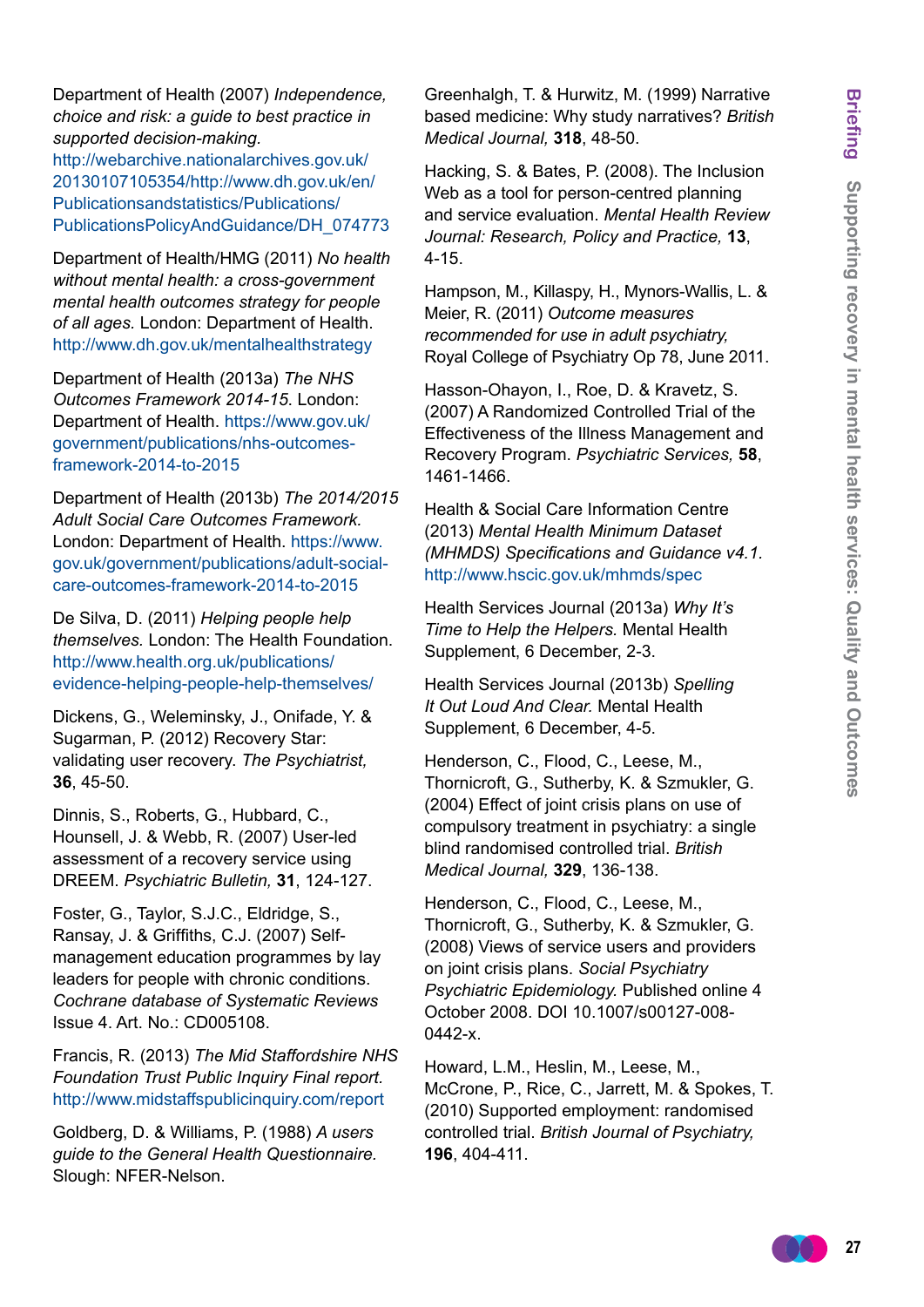Hill, L., Roberts, G. & Igbrude, W. (2010) Experience of support time and recovery workers in promoting WRAP. *The Psychiatrist,*  **34**, 279-284.

Hurn, J., Kneebone, I. & Cropley, M. (2006) Goal setting as an outcome measure: a systematic review. *Clinical Rehabilitation,* **20**, 756-772.

King, L., Robb, J., Riley, D., Benson, I. & Tyrer, K. (2013) *NO FORCE FIRST – Changing the culture to create coercion-free environments.* Presentation to ImROC Learning Set, 11/12/13, Manchester. London: www.ImROC.org

Kirusek, T.J. & Sherman, R.E. (1968) Goal Attainment Scaling: A General Method for Evaluating Comprehensive Community Mental Health Programs. *Community Mental Health Journal,* **4**, 443-453.

Latimer, E. (2010) An effective intervention delivered at sub-therapeutic does becomes an ineffective intervention. *British Journal of Psychiatry,* **196**, 341-342.

Leamy, M., Bird, V., Le Boutillier, C., Williams, J. & Slade, M. (2011) Conceptual framework for personal recovery in mental health: systematic review and narrative synthesis. *British Journal of Psychiatry,* **199**, 445-462.

Le Boutillier, C., Leamy, M., Bird, V., Davidson, L., Williams, J. & Slade, M. (2011). What does recovery mean in practice? A qualitative analysis of international recovery-oriented practice. *Psychiatric Services,* **62**, 1470-1476.

McColl, A., Roderick, P., Gabbay, J. *et al.*  (1998) Performance Indicators for primary care groups: an evidence based approach. *British Medical Journal,* **317**, 1354-1360.

McKeith, J. & Burns, S. (2010) *The Recovery Star: User Guide (Second Edition).* London: Mental Health Providers Forum. <www.mhpf.org.uk>

Mueser, K.T., Corrigan, P.W., Hilton, D.W., Tanzman, B., Schaub, A., Gingerich, S., Essock, S.M., Tarrier, N., Morey, B., Vogel-Scibilia, S. & Herz, M.I. (2002) Illness, Management and Recovery: A Review of the Research. *Psychiatric Services,* **53**, 1272-1284.

Mueser K.T., Meyer, P., S., Penn, D., L., Clancy, R., Clancy, D.M., & Salyers, M. (2006) The Illness, Management and Recovery Program: Rationale, Development, and Preliminary Findings. *Schizophrenia Bulletin,*  **32** (suppl 1), S32 – S43.

Neil, S.T., Kilbride, M., Pitt, L., Nothard, S., Welford, W., Sellwood, W., Morrison, A.P. (2009) The questionnaire about the process of recovery (QPR): A measurement tool developed in collaboration with service users. *Psychosis,* **1**, 145-155.

Newman-Taylor, K., Herbert, L. & Woodfine, C. (*in press*) *Are we Delivering Recovery-Based Healthcare?* Psychology Academic Unit, University of Southampton, SO17 1BJ. knt@soton.ac.uk

NHS Confederation/Centre for Mental Health (2012) *Supporting Recovery in mental health, Briefing paper, Issue 244.* London: NHS Confederation.

NHS Employers (2013) *2012*-*2013 NHS Sickness and absence figures.* [http://www.nhsemployers.org/](http://www.nhsemployers.org/HealthyWorkplaces/LatestNews/Pages/StaffSicknessFiguresReleased.aspx) [HealthyWorkplaces/LatestNews/Pages/](http://www.nhsemployers.org/HealthyWorkplaces/LatestNews/Pages/StaffSicknessFiguresReleased.aspx) [StaffSicknessFiguresReleased.aspx](http://www.nhsemployers.org/HealthyWorkplaces/LatestNews/Pages/StaffSicknessFiguresReleased.aspx)

NICE (2011) *Quality standard for service user experience in adult mental health.* Issued December 2011. [http://publications.nice.org.uk/](http://publications.nice.org.uk/ quality-standard-for-service-user-experience-in-adult-mental-health-qs14/list-of-statements) [quality-standard-for-service-user-experience-in](http://publications.nice.org.uk/ quality-standard-for-service-user-experience-in-adult-mental-health-qs14/list-of-statements)[adult-mental-health-qs14/list-of-statements](http://publications.nice.org.uk/ quality-standard-for-service-user-experience-in-adult-mental-health-qs14/list-of-statements)

NICE (2013) *Service user experience in adult mental health services overview.*  [http://pathways.nice.org.uk/pathways/service](http://pathways.nice.org.uk/pathways/service-user-experience-in-adult-mental-health-services)[user-experience-in-adult-mental-health](http://pathways.nice.org.uk/pathways/service-user-experience-in-adult-mental-health-services)[services](http://pathways.nice.org.uk/pathways/service-user-experience-in-adult-mental-health-services)

O'Connor, A.M., Stacey, D. & Legere, F. (2008) Coaching to support patients in making decisions. *British Medical Journal,* **336**, 288.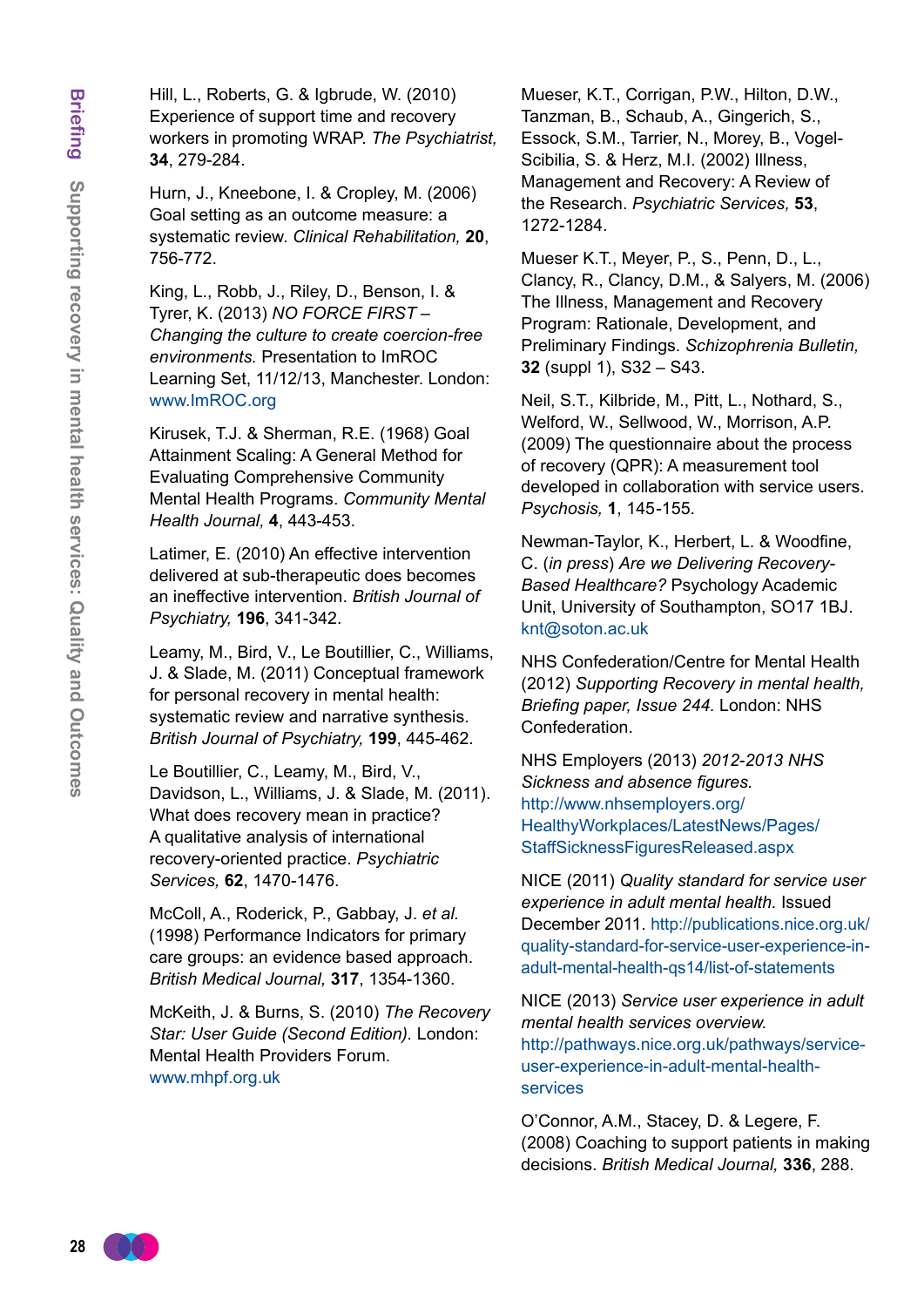Padgett, D., Gulcur, L., & Tsemberis, S. (2006) Housing first services for people who are homeless with co-concurring serious mental illness and substance abuse'. *Research on Social Work Practice,* **16**, 74-83.

Parsonage, M. (2013) *Welfare advice for people who use mental health services.* London: Centre for Mental Health.

Perkins, R. (2012) UK mental health policy development: a counter-argument deriving from users' experiences, in P. Phillips, T. Sandford & C. Johnston, C. (Eds), *Working in Mental Health: Practice and Policy in a Changing Environment.* Oxford: Routledge

Perkins, R. & Rinaldi, M. (2007) *Taking back control: A guide to planning your recovery.*  London: Southwest London & St. George's Mental Health NHS Trust, Trust Headquarters, Springfield University Hospital, 61 Glenburnie Road, London SW17 7DJ.

Perkins, R., Repper, J., Rinaldi, M. & Brown, H. (2012) *Recovery Colleges, ImROC, Briefing 1.* London: Centre for Mental Health.

Priebe, S., Huxley, P., Knight, S. & Evans, S. (1999) Application and results of the Manchester short assessment of quality of life (MANSA). *International Journal of Social Psychiatry,* **45**, 7-12.

Rapp, C. & Goscha, R.J. (2006) *The Strengths Model: Case Management With People With Psychiatric Disabilities, 2nd Edition.* New York: Oxford University Press.

Repper, J. (2013a) *Peer Support Workers: Theory and Practice, ImROC Briefing Paper 5.* London: Centre for Mental Health and Mental Health Network, NHS Confederation.

Repper, J. (2013b) *Peer Support Workers: A Practical Guide to Implementation, ImROC Briefing Paper 7.* London: Centre for Mental Health and Mental Health Network, NHS Confederation.

Repper, J. & Carter, T. (2011) A review of the literature on peer support in mental health services. *Journal of Mental Health,* **20**, 392- 411.

Repper, J. & Perkins, R. (2003) *Social Inclusion and Recovery.* London: Baillière Tindall.

Rinaldi, M., Wybourn, S. & Clenehan, M. (2012) *The development, piloting and outcomes from a Recovery College in England.* London: Southwest London & St. George's Mental Health NHS Trust, Trust Headquarters, Springfield University Hospital, 61 Glenburnie Road, London SW17 7DJ.

Roberts, G. (2000) Narrative and severe mental illness: what place do stories have in an evidence-based world? *Advances in Psychiatric Treatment,* **6**, 432-441.

Sainsbury Centre for Mental Health (2009a) *Doing what Works: Individual placement and support. Briefing paper 37.* London: Sainsbury Centre for Mental Health.

Sainsbury Centre for Mental Health (2009b) *Commissioning what Works: The economic and financial case for supported employment. Briefing paper 41.* London: Sainsbury Centre for Mental Health.

Salyers, M.P., Godfrey, J.L., McGuire, A.B., Gearhart, T., Rollins, A.L. & Boyle, C. (2009) Implementing the Illness Management and Recovery Program for Consumers with Severe Mental Illness. *Psychiatric Services,*  **60**, 483-491.

SAMSHA (2010) *Shared Decision-Making in Mental Health Care: Practice. Research and Future Directions.* HHS Publication No. SMA-09-4371, Rockville, MD: Centre for Mental Health Services , Substance Abuse and Mental Health Services Administration. [http://store.samhsa.gov/product/Shared-](http://store.samhsa.gov/product/Shared-Decision-Making-in-Mental-Health-Care/SMA09-4371)[Decision-Making-in-Mental-Health-Care/](http://store.samhsa.gov/product/Shared-Decision-Making-in-Mental-Health-Care/SMA09-4371) [SMA09-4371](http://store.samhsa.gov/product/Shared-Decision-Making-in-Mental-Health-Care/SMA09-4371)

Shanks, V., Williams, J., Leamy, M., Bird, V.J., Le Boutillier, C., & Slade, M. (2013) Measures of personal recovery: a systematic review. *Psychiatric Services,* **64**, 974-980.

Shepherd, G., Boardman, J. & Slade, M. (2008) *Making Recovery a Reality.* London: Sainsbury Centre for Mental Health.

$$
\bullet \bullet \bullet
$$
 29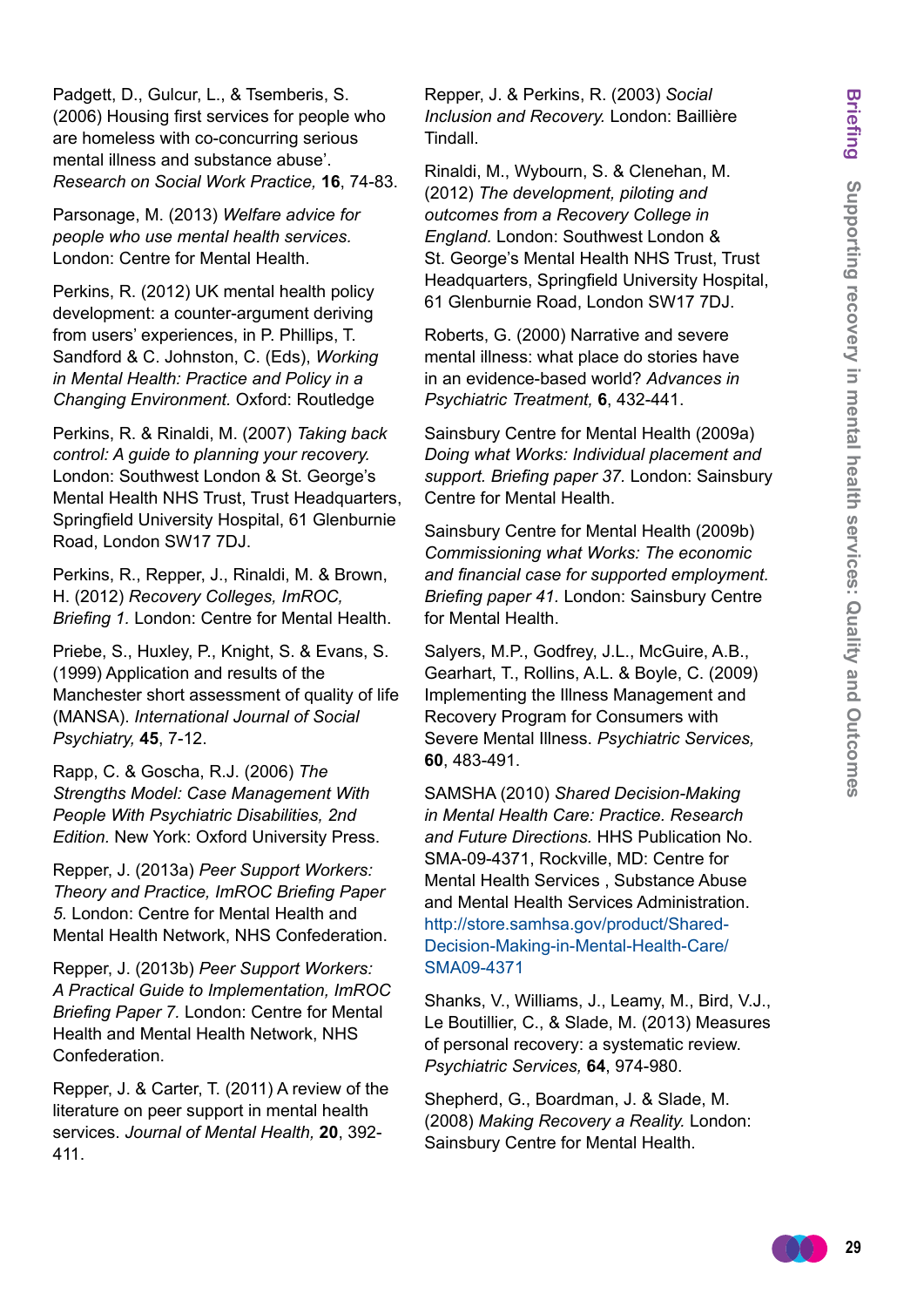Shepherd, G., Boardman, J., & Burns, M. (2010). *Implementing recovery: A methodology for organisational change.* London: Centre for Mental Health.

Shelter (2008) *Housing First.* <www.shelter.org.uk/goodpracticebriefings>

Simon, D., Willis, C.E. & Harter, M. (2009) Shared decision-making in mental health. In A. Edwards & G. Elwyn (Eds.) *Shared decision-making in health care: Achieving evidence-based patient choice* (2nd edition pp.269-276). Oxford: Oxford University Press.

Slade, M. (2009) *Personal Recovery and Mental Illness.* Cambridge: Cambridge University Press.

Slade, M. & Hayward, M. (2007) Recovery, psychosis and psychiatry: research is better than rhetoric. *Acta Psychiatrica Scandinavica,* **116**, 81-83.

Tennant, R., Hiller, L., Fishwick, R., Platt, P., Joseph, S., Weich, S., Parkinson, J., Secker, J., Stewart-Brown, S. (2007) The Warwick-Edinburgh Mental Well-being Scale (WEMWBS): development and UK validation, *Health and Quality of Life Outcomes,* 5:63 doi:101186/1477-7252-5-63.

Thornicroft, G., Farrelly, S., Szmukler, G., Birchwood, M., Waheed, W. *et al.* (2013) Clinical outcomes of Joint Crisis Plans to reduce compulsory treatment for people with psychosis: a randomised controlled trial. *British Journal of Psychiatry,* **381**, published online March 26, 2013. [http://dx.doi.org/](http://dx.doi.org/ 10.1016/S0140-6736(13)60105-1) [10.1016/S0140-6736\(13\)60105-1](http://dx.doi.org/ 10.1016/S0140-6736(13)60105-1)

Torrey, W., C. & Drake, R. (2009) Practicing Shared Decision Making in the Outpatient Psychiatric Care of Adults with Severe Mental Illnesses: Redesigning Care in the Future. *Community Mental Health Journal.* Published online: 08 November 2009. DOI 10.1007/ s10597-009-9265-9.

Trachtenberg, M., Parsonage, M., Shepherd, G. & Boardman, J. (2013) *Peer support in mental health care: is it good value for money?* London: Centre for Mental Health.

Williams, J., Leamy, M., Bird, V., Harding, C., Larsen, J., Le Boutillier, C., Oades, L. & Slade, M. (2012) Measures of the recovery orientation of mental health services: a systematic review. *Social Psychiatry Psychiatric Epidemiology,* **47**, 1827-1835. DOI 10.1007?s00127-012-0484-y.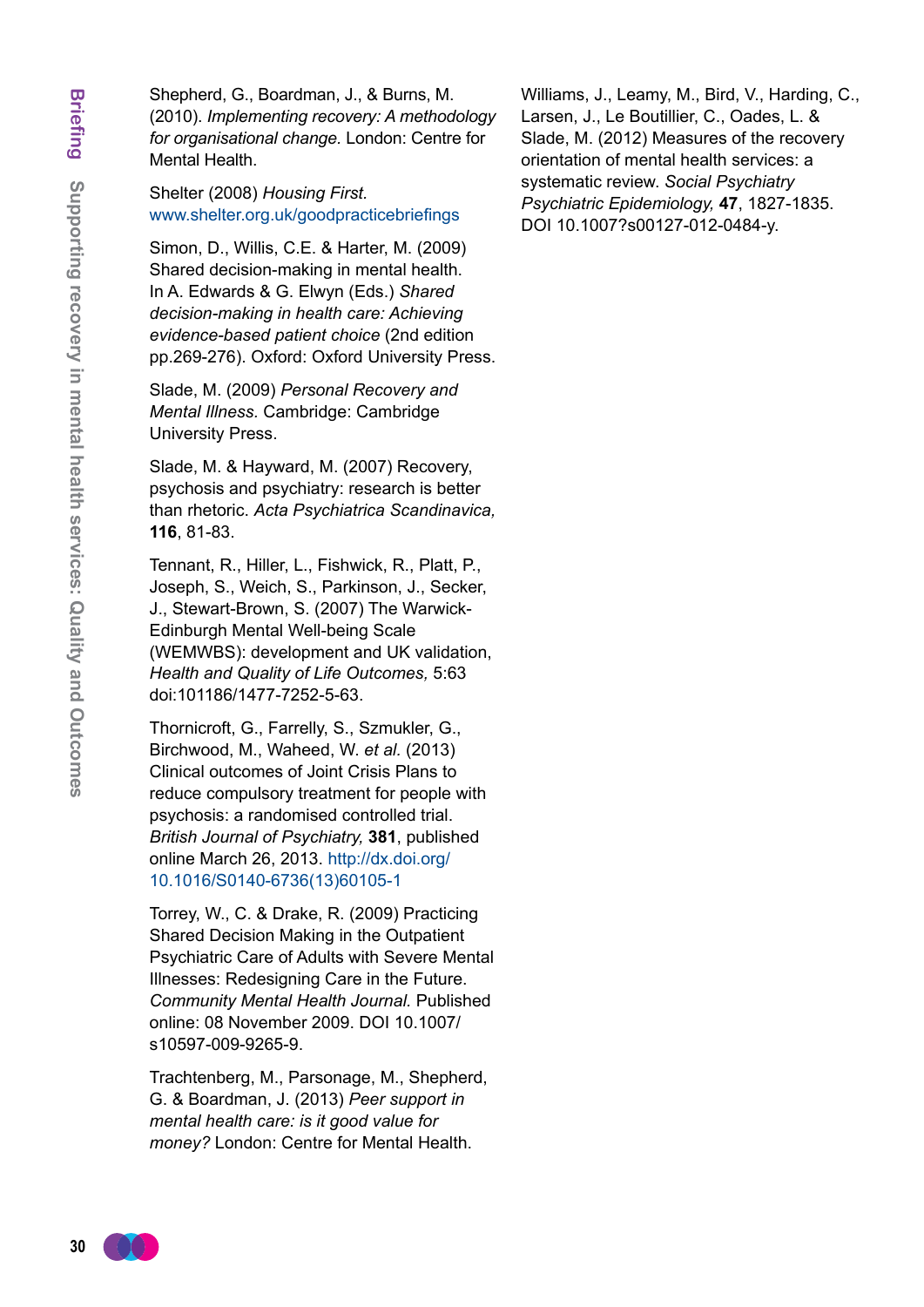# **APPENDIX 1: MEMBERS OF THE EXPERT GROUP CONVENED TO EXPLORE THE CONSENSUS REGARDING DOMAINS OF RECOVERY OUTCOMES (DEPARTMENT OF HEALTH, 2013)**

| <b>First Name</b> | Surname                    | <b>Job Title</b>                                                                                                  | Organisation                                                                                                                 |
|-------------------|----------------------------|-------------------------------------------------------------------------------------------------------------------|------------------------------------------------------------------------------------------------------------------------------|
| Jed               | <b>Boardman</b><br>(Chair) | Consultant/Senior Lecturer in<br>Social Psychiatry                                                                | South London and Maudsley NHS<br>Trust and Health Services and<br>Population Research Department,<br>Institute of Psychiatry |
| Alison            | <b>Brabban</b>             | IAPT National Advisor for SMI,<br><b>Clinical Lead for EIP</b>                                                    | Tees, Esk & Wear Valleys<br><b>NHS Foundation Trust</b>                                                                      |
| John              | <b>Brazier</b>             | Research Director, Mental Health<br><b>Outcomes Research</b>                                                      | University of Sheffield                                                                                                      |
| Janice            | Connell                    | Research Associate in Mental<br><b>Health Outcomes Research</b>                                                   | University of Sheffield                                                                                                      |
| Sophie            | Corlett                    | Director of External Relations                                                                                    | Mind                                                                                                                         |
| <b>Terry</b>      | Dafter                     | <b>Director Adult Social Care</b>                                                                                 | <b>Stockport Council</b>                                                                                                     |
| <b>Nick</b>       | Dixon                      | Commissioning Manager,<br><b>Mental Health and Substance</b><br><b>Misuse Services</b>                            | <b>Stockport Council</b>                                                                                                     |
| Ruth              | Eldridge<br>(Notes)        | Administrator                                                                                                     | Mental Health Network,<br><b>NHS Confederation</b>                                                                           |
| Alison            | Faulkner                   | Independent Service User,<br>Researcher, Mental Health<br>(Freelance)                                             |                                                                                                                              |
| John              | Hague                      | <b>IAPT GP Clinical Lead</b>                                                                                      | NHS East of England                                                                                                          |
| Gregor            | Henderson                  | <b>Independent Consultant</b>                                                                                     |                                                                                                                              |
| Philip            | Hough                      | Carer Consultant, Mental Health<br><b>Network</b>                                                                 | <b>NHS Confederation</b>                                                                                                     |
| Peter             | <b>Ives</b>                | <b>General Practitioner</b>                                                                                       |                                                                                                                              |
| Helen             | Killaspy                   | Reader and Honorary Consultant<br>in Rehabilitation Psychiatry,<br>Department of Mental Health<br><b>Sciences</b> | University College London                                                                                                    |
| John              | Larsen                     | <b>Head of Evaluation</b>                                                                                         | <b>Rethink Mental Illness</b>                                                                                                |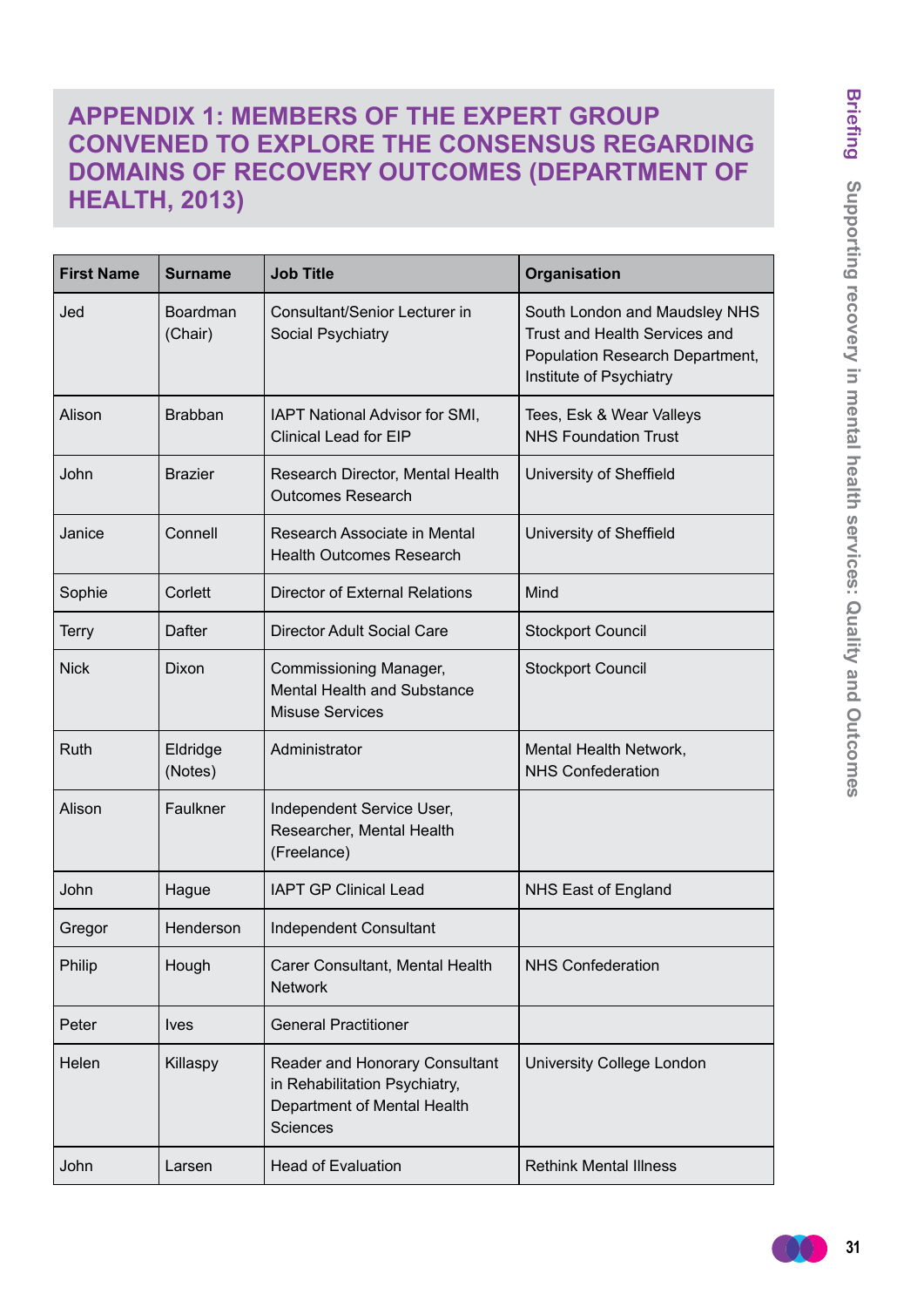| <b>First Name</b> | <b>Surname</b> | <b>Job Title</b>                                                                                     | Organisation                                            |
|-------------------|----------------|------------------------------------------------------------------------------------------------------|---------------------------------------------------------|
| Glenn             | Roberts        | <b>Independent Consultant</b><br>Psychiatrist                                                        | <b>ImROC Consultant</b>                                 |
| Geoff             | Shepherd       | Recovery Programme Lead                                                                              | Centre for Mental Health                                |
| <b>Mike</b>       | Slade          | Professor of Health Service<br>Research, Health Service and<br><b>Population Research Department</b> | Institute of Psychiatry,<br>Kings College London        |
| Fran              | Singer         | National Involvement Partnership<br>Co-ordinator                                                     | <b>NSUN</b>                                             |
| <b>Barry</b>      | Speak          | Lead/Head of Care Pathways &<br>Packages Project Research &<br>Development                           | Tees, Esk & Wear Valleys<br><b>NHS Foundation Trust</b> |
| Geraldine         | Strathdee      | Associate Medical Director,<br><b>Mental Health</b>                                                  | <b>NHS London</b>                                       |
| James             | Williams       | <b>AGMA Adult Services Programme</b><br><b>Commissioning Lead</b>                                    | Manchester City Council                                 |

[Titles and organisation correct at time of meeting.]

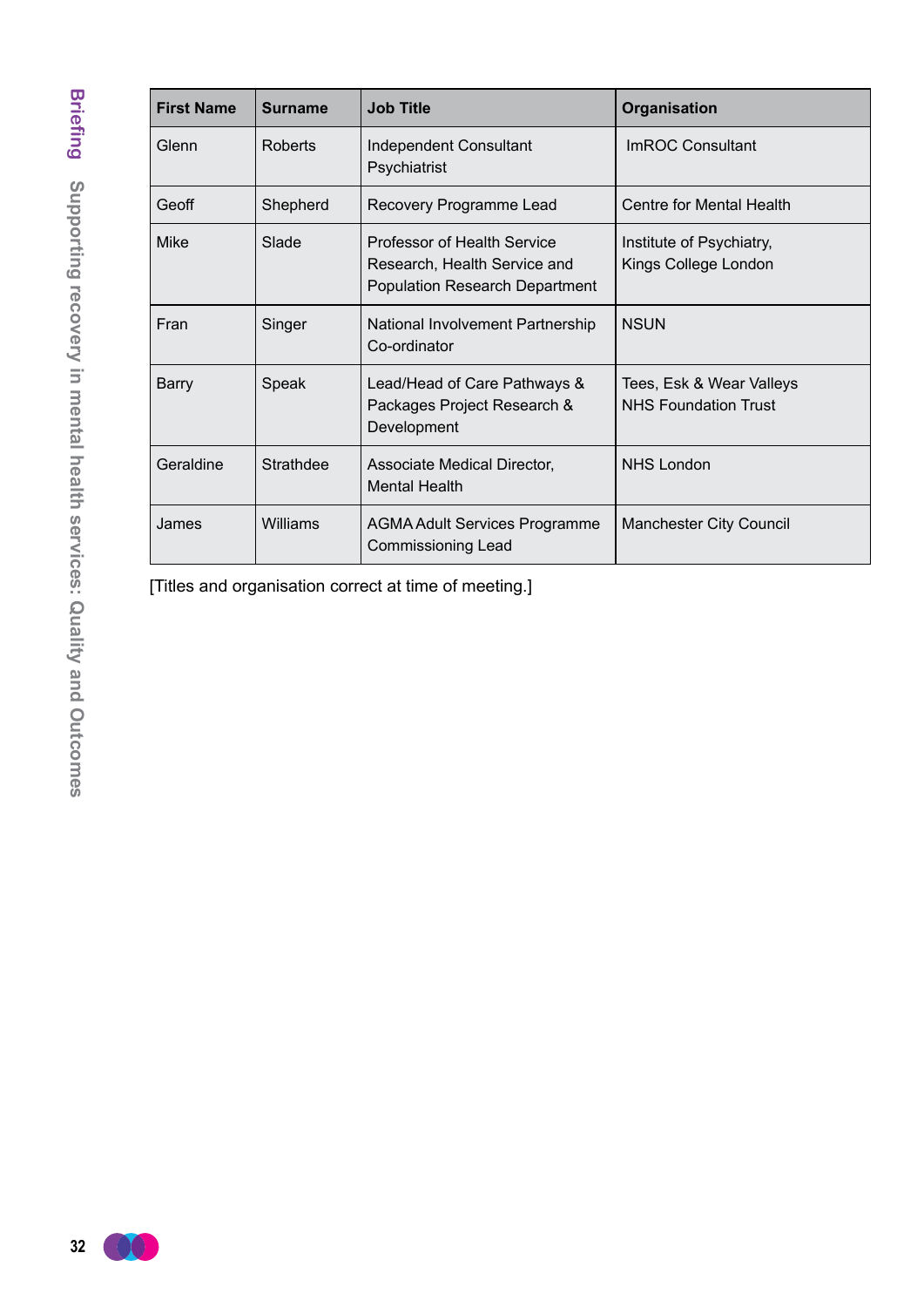# **ABOUT THE AUTHORS**

### **Geoff Shepherd**

Geoff Shepherd trained originally as a clinical psychologist. He has worked most of his career in the NHS as a practitioner, manager and researcher and is currently leading the ImROC programme (Implementing Recovery through Organisational Change) based at the Centre for Mental Health and the NHS Confederation. Geoff also has a particular interest in employment issues for people with mental health problems. He holds a visiting chair at the Institute of Psychiatry and continues to be active in mental health services research.

### **Jed Boardman**

Jed Boardman is Consultant and Senior Lecturer in Social Psychiatry at the South London and Maudsley NHS Foundation Trust and the Institute of Psychiatry. He is Senior Policy Advisor to the Centre for Mental Health and Lead for Social Inclusion at the Royal College of Psychiatrists. He has worked in community-based mental health services for most of his career. He has published widely in social and community psychiatry and helped to establish the Recovery projects at the Centre for Mental Health. Jed has been a member of the ImROC project team since its inception.

# **Miles Rinaldi**

Miles Rinaldi is the Head of Recovery and Social Inclusion at South West London & St George's Mental Health NHS Trust. He has been working to implement recovery-focused practice across the organisation, including setting up evidence-based employment services and opening the first Recovery College in England. Miles has worked in the voluntary sector, local authorities, and also within government on mental health policy. He has also conducted service evaluations and research with over 20 peer reviewed journal publications and book chapters. Miles has been a member of the ImROC project team since its inception.

# **Glenn Roberts**

Glenn Roberts has worked for over 30 years as an NHS psychiatrist. He is a past academic secretary of the RCPsych Faculty of Rehabilitation and Social Psychiatry and Lead on Recovery. He has published extensively on aspects of working with people who experience psychosis and the value of narrative and stories. Glenn has a particular interest in working out how to apply recovery principles in psychiatric practice and has been a member of the ImROC project team since its inception. He continues to work for ImROC as a senior consultant.